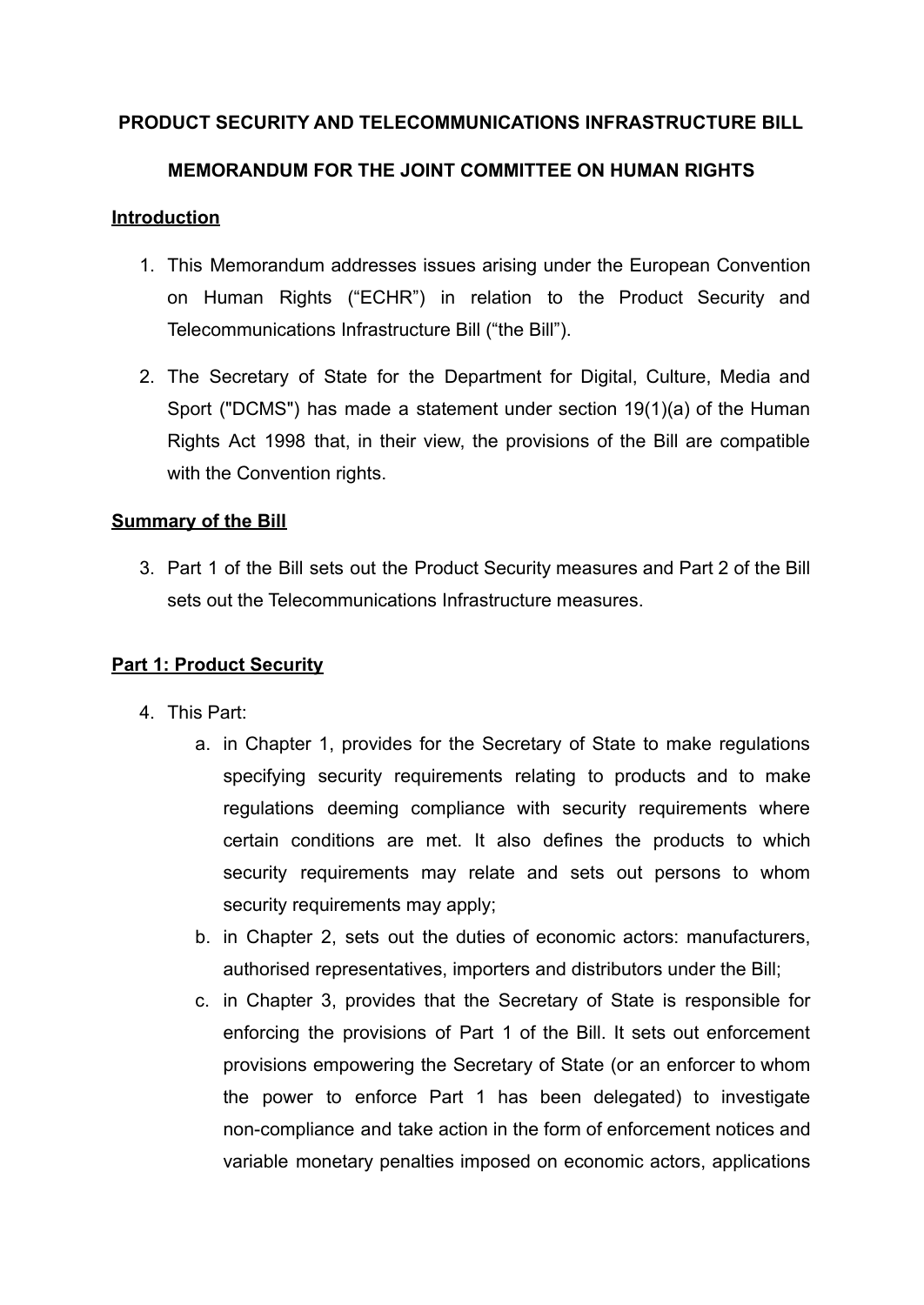for forfeiture and the bringing of criminal proceedings under summary only criminal offences; and

d. in Chapter 4, outlines supplementary provisions. It provides that the Secretary of State may issue guidance about the effect of any provision made by or under Part 1 of the Bill and that the Secretary of State or delegated enforcer may issue guidance about the exercise of any of their enforcement functions. It also sets out the interpretation under Part 1.

## **Part 2: Telecommunications Infrastructure**

- 5. This Part makes amendments to the Communications Act 2003, including reforms to the Electronic Communications Code located in [Schedule](https://www.legislation.gov.uk/ukpga/2003/21/schedule/3A) 3A to the [Communications](https://www.legislation.gov.uk/ukpga/2003/21/schedule/3A) Act 2003 as inserted by the Digital Economy Act 2017 ("the Code"). It also makes amendments to the Landlord and Tenant Act 1954 ("the 1954 Act"). More specifically:
	- a. clauses 68 to 69 introduce a new duty on operators to consider methods of alternative dispute resolution (ADR), an explicit duty on Tribunals to consider any unreasonable refusal to engage with ADR when awarding costs, and a requirement on OFCOM to prepare a code of practice on handling complaints;
	- b. clause 66 inserts a new Part 4ZA in the Code dealing with occupiers, landowners and managing agents, who have not responded to an access request by the operators despite repeated notices;
	- c. Clause 71 inserts a new section 148A into the Communications Act 2003 which provides the Secretary of State with a power to make regulations concerning the rights of network operators in respect of 'relevant infrastructure' required for the purposes of facilitating the development of public electronic communications networks. Amongst other things, such regulations may be used to amend, vary or revoke any provision made by the Communications (Access to Infrastructure) Regulations 2016 ("the ATI Regulations"), which regulate the sharing of infrastructure between telecommunication providers. The ATI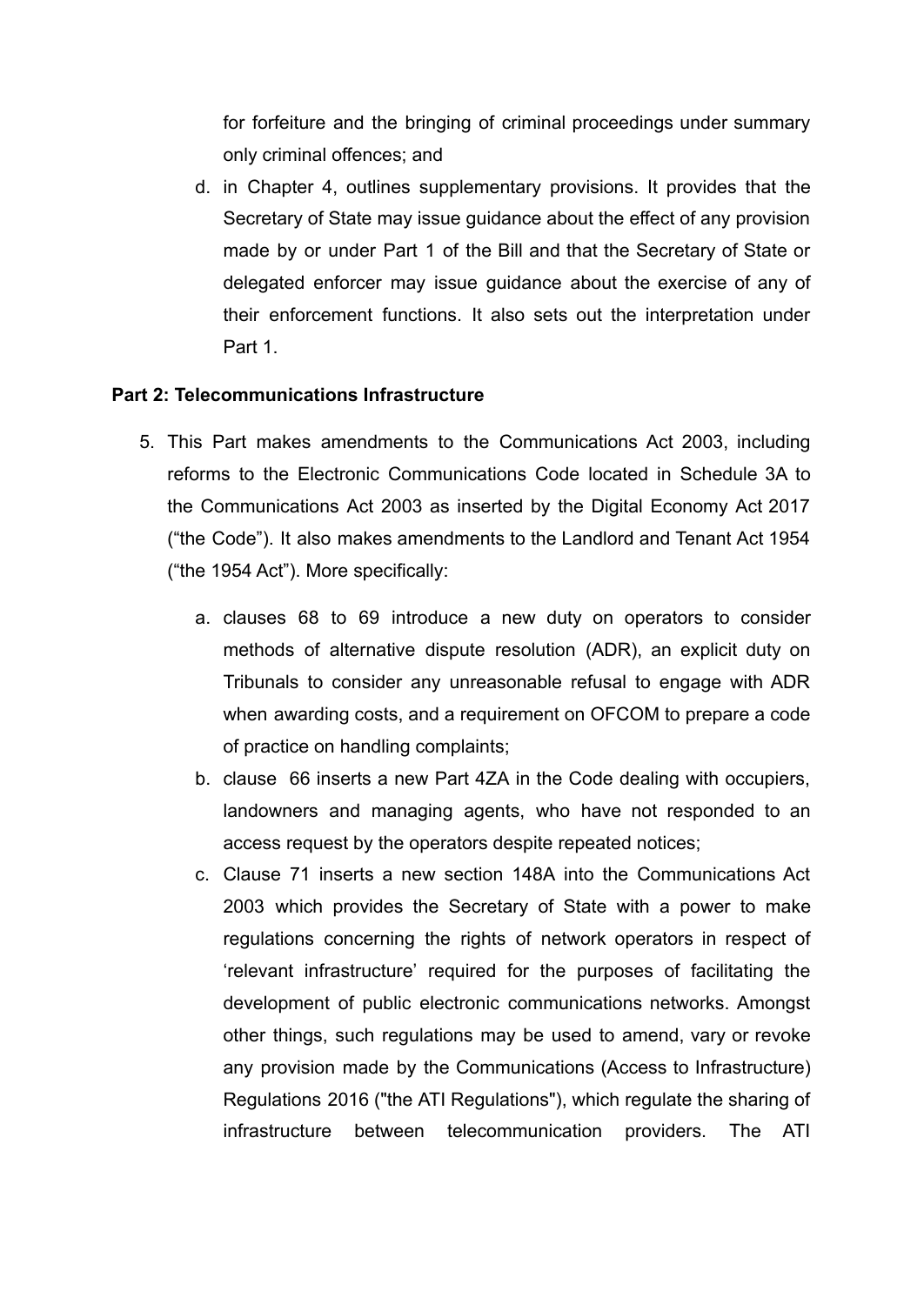Regulations are intended to facilitate and incentivise the roll-out of high-speed electronic communications networks;

- d. clauses 61 and 65 introduce new provisions to Part 2 of the 1954 Act which will apply to subsisting agreements (as defined at paragraph 1(4) of Schedule 2 to the Digital Economy Act 2017), which are unable to be renewed pursuant to Part 5 of the Code. These will enable rent to be calculated based on market rent while applying the "no network" disregard. In addition, jurisdiction for dealing with these disputes will be transferred to the First-tier Tribunal ("the Tribunal") and Upper Tribunal of the Lands Chamber ("the Upper Tribunal") from the County Court;
- e. clauses 58 to 60 introduce a new automatic right for network operators to upgrade and share apparatus (currently set out in Part 3 of the Code), and applies this retrospectively, subject to a notification requirement, and adds a reference to "sharing" apparatus to the "menu of rights" at paragraph 3 of the Code, to put "sharing" on an equal statutory footing to "upgrading".

# **Part 3: Final Provisions**

- 6. This part provides that the following powers will commence on Royal Assent:
	- a. Regulation making powers.
	- b. Powers to make consequential amendments, powers to make transitional and saving provisions, provisions around regulations made under the Bill, financial provisions, extent, commencement and the short title.
	- c. Delegation of the enforcement functions by the Secretary of State to another person.

## **ECHR issues raised by the Bill**

7. The Bill engages Article 6 (Right to a fair trial), Article 8 (Right to respect for private and family life, home life and correspondence), Article 10 (Freedom of expression) and Article 1 of the First Protocol ("A1P1") (Right to peaceful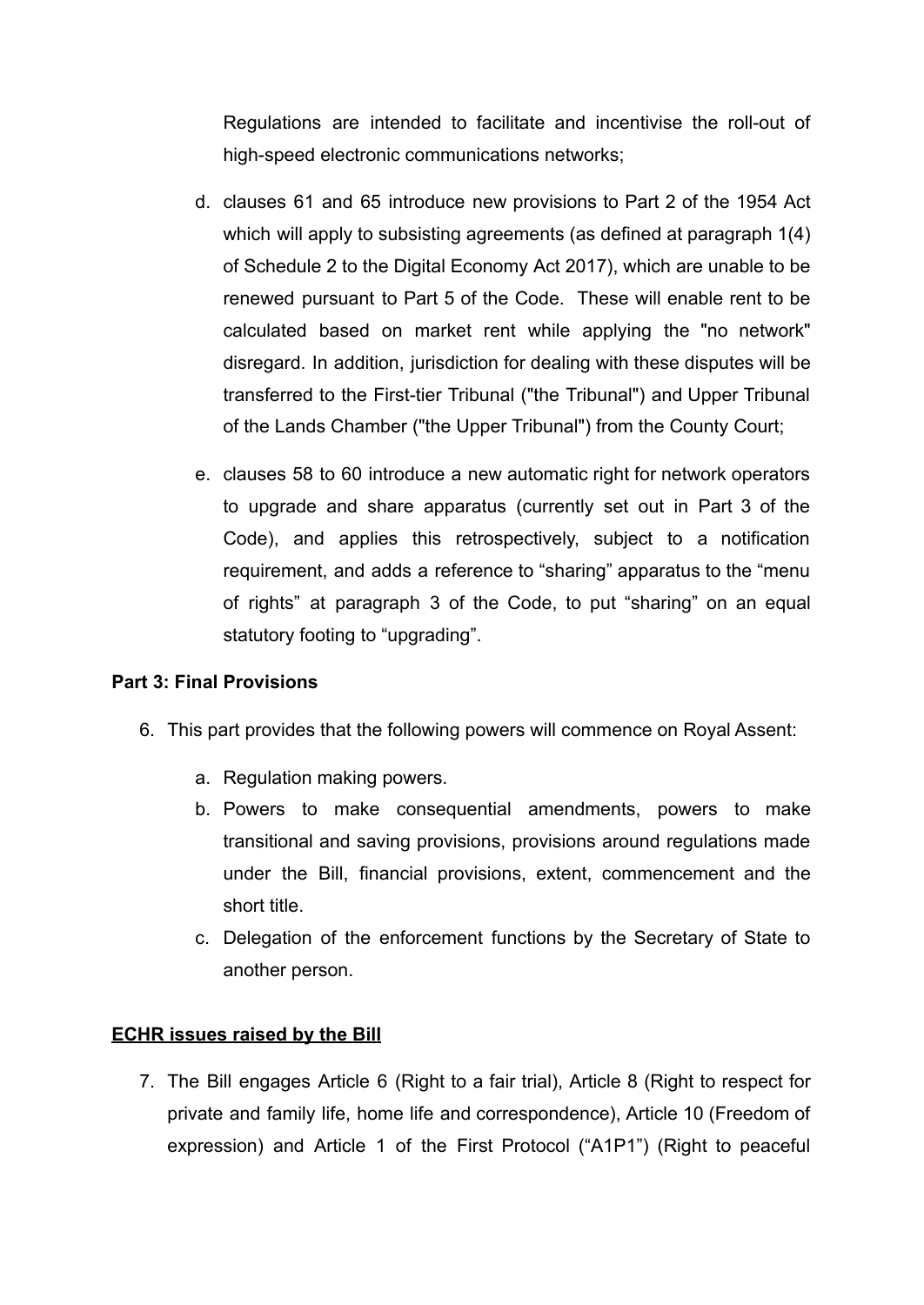enjoyment of possessions) of the ECHR and is compatible with the rights set out in those Articles.

8. DCMS has set out the ECHR issues raised by the Bill, arranged by reference to each relevant part of the Bill. This memorandum deals only with those provisions of the Bill which may raise issues arising under the ECHR. DCMS will undertake further analysis on compliance with the ECHR when making secondary legislation under these powers.

## **Part 1: Product Security**

## **Investigatory powers**

- 9. DCMS has chosen to adopt the suite of investigatory powers from Schedule 5 to the Consumer Rights Act 2015 ("CRA"), the exercise of which can engage Article 8.
- 10.The Bill sets out clearly what is required of economic actors to comply with its provisions and further detail will be set out in secondary legislation. The Bill, together with the adopted provisions of Schedule 5 to the CRA, also sets out clearly when the powers may be used. The Bill further allows the Secretary of State to issue guidance, which will assist economic actors in understanding what is required of them.
- 11. The powers are necessary for an enforcer to be able to investigate potential non-compliance with the Bill and to ensure that the Bill can be effectively enforced. They pursue the legitimate aims of public safety and the prevention of disorder and crime.
- 12.The powers are designed to be proportionate and are circumscribed by important safeguards including:
	- a. The power to require the production of information does not permit interference with an economic actor's right to remain silent and privilege against self-incrimination. No evidence relating to the information produced may be adduced and no question relating to the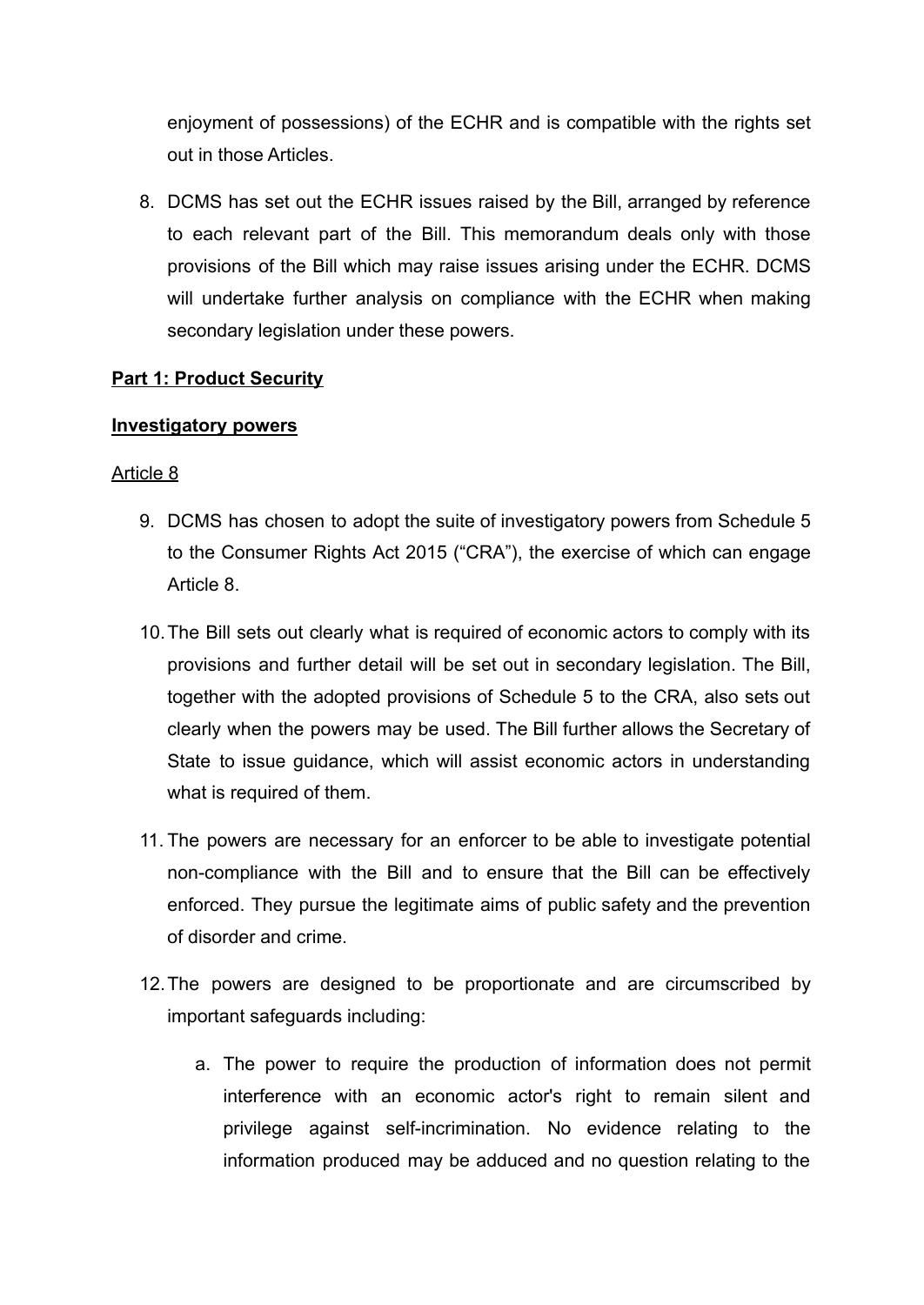information may be asked by or on behalf of the prosecution in any criminal proceedings against the person except in limited circumstances.

- b. An economic actor cannot be required to provide any information which carries legal privilege and documents subject to legal privilege cannot be seized.
- c. There are limitations on applying for a warrant to enter the premises and the Court can only grant a warrant if certain conditions are met. The power to enter premises (either with or without a warrant) only permits entry at a reasonable time. There are safeguards on entry without a warrant such as the provision of reasons for the entry to the occupier and indicating the nature of the offence.
- d. An officer may only seize and detain products which they reasonably suspect may disclose a breach of the Bill, be liable to forfeiture, or be required as evidence in proceedings for a breach of the Bill. The powers of seizure are also subject to safeguards, including the requirement for an officer to take reasonable steps to inform the person from whom the products or documents are seized and provide them with a written record of what was seized.
- e. Compensation will be payable in relation to lost or damaged documents which have been seized, subject to certain conditions.
- f. There is a right to appeal the detention of the products by making an application to the Magistrates' Court (in England, Wales and Northern Ireland) and making a summary application to the Sheriff (in Scotland) for its release.
- g. Where the products have been submitted to a test, an enforcer must inform the relevant person of the results of the test and the enforcer must allow the economic actor to have the products tested if it is reasonably practicable to do so.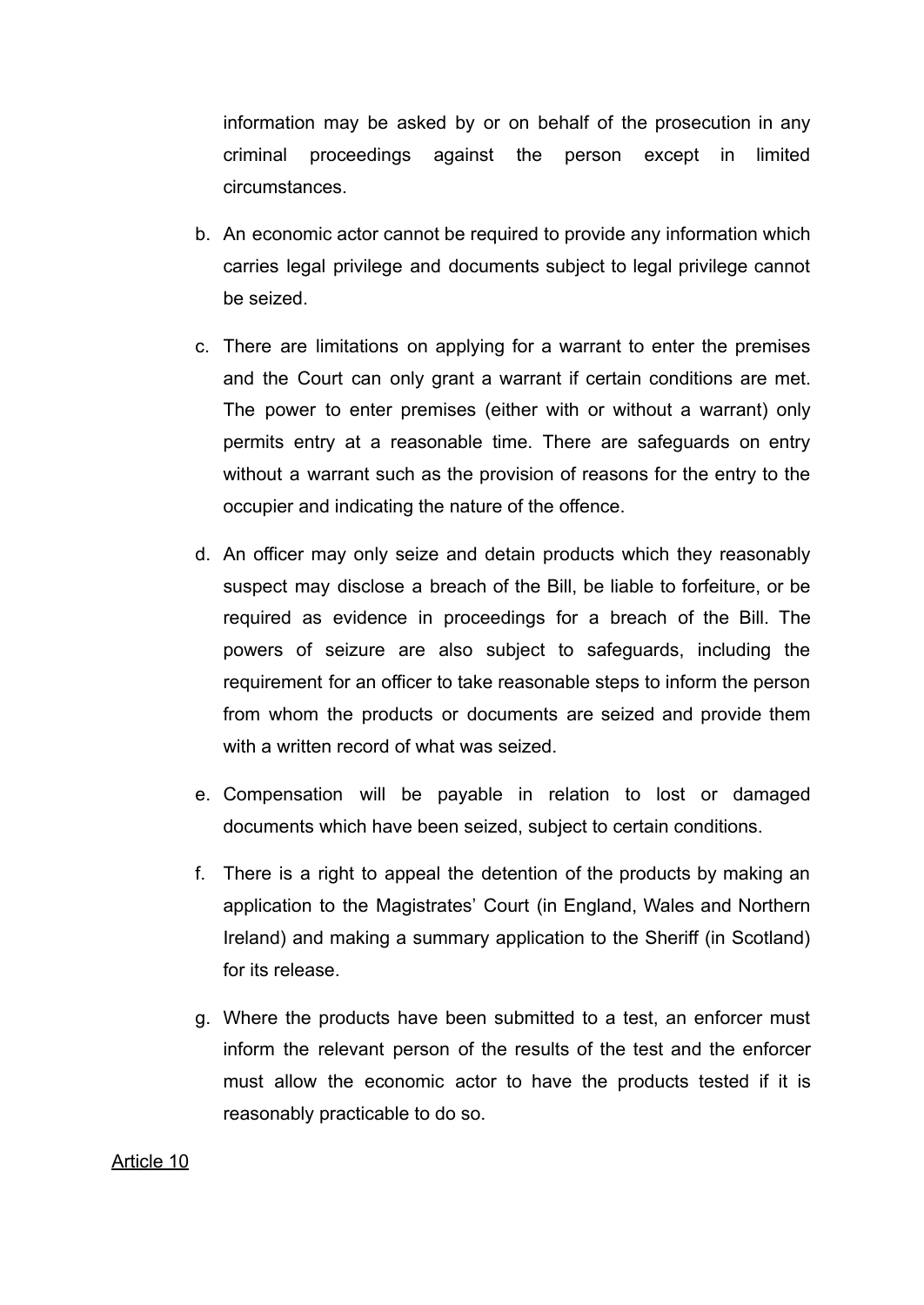13.It is arguable that the powers to require the production and inspection of documents may engage Article 10, which captures information of a commercial nature. As set out above, these powers are necessary and proportionate to further the legitimate aim of the prevention of disorder and crime and any interference is justified.

## A1P1:

- 14.Some of the investigatory powers adopted from Schedule 5 to the CRA may also engage A1P1, particularly those which relate to products and documents, which would be defined as "possessions" within the meaning of A1P1.
- 15.To the extent that any of these powers interfere with A1P1, this is justified. DCMS considers that the Bill serves the public interest by ensuring that products in relation to which security requirements to be set out in secondary legislation have not been complied with, are not made available to customers in the UK. DCMS considers that the powers are proportionate to that public interest and contain a number of safeguards, including those outlined above.

## **Civil sanctions**

16.Chapter 3 of Part 1 includes civil sanctions of enforcement notices, variable monetary penalties and forfeiture which DCMS considers to engage the civil limb of Article 6. In addition, enforcement notices and forfeiture engage Article 8 and A1P1. DCMS considers that these provisions are compatible with the provisions of the ECHR.

## **Enforcement notices:**

17.The enforcement authority may issue enforcement notices comprising compliance notices, stop notices and recall notices to economic actors where there has been non-compliance with the Bill (clauses 28 to 30).

## Article 6:

18.DCMS considers enforcement notices to be compliant with Article 6. Enforcement notices can only be served if there are reasonable grounds to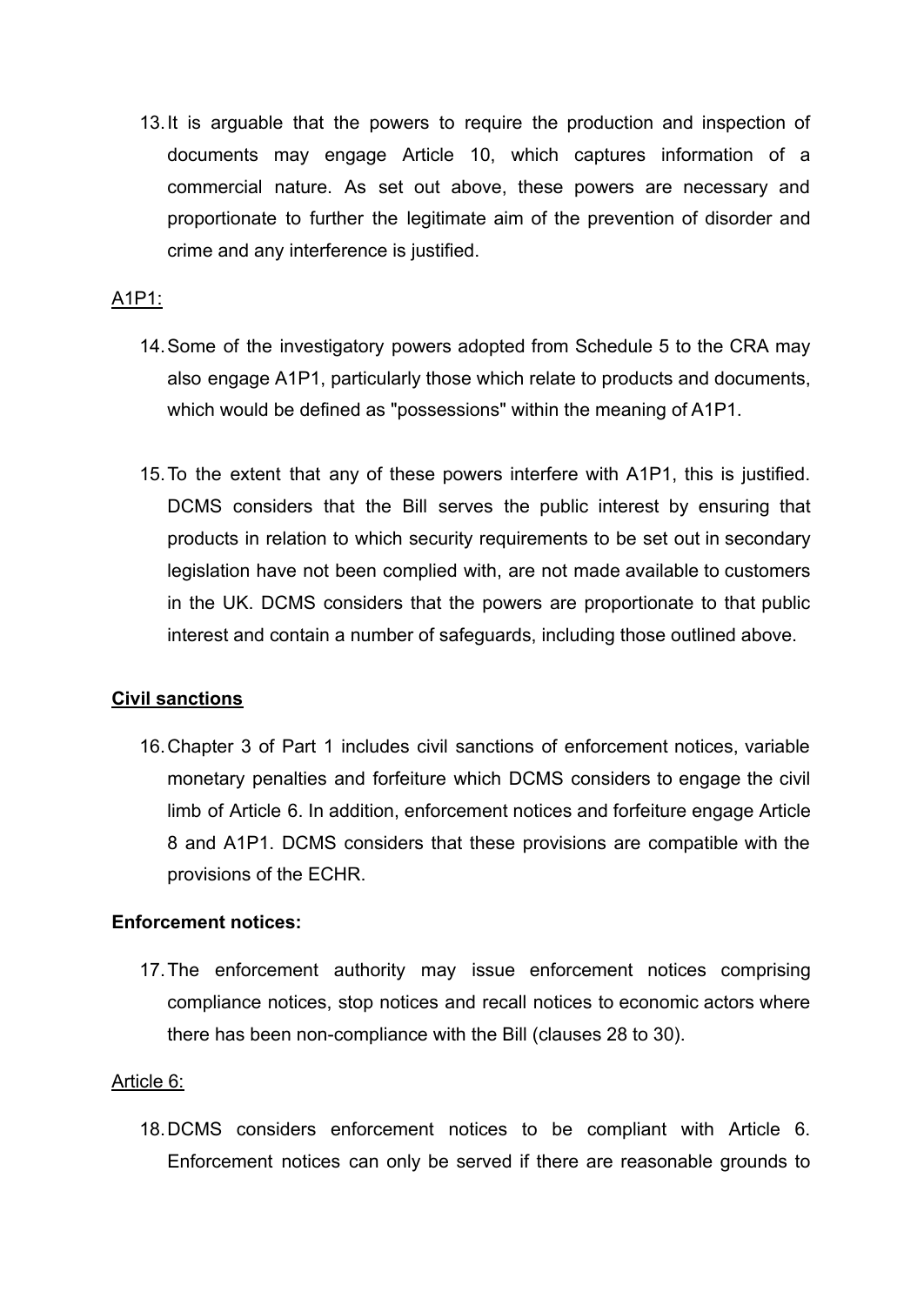believe there has been non-compliance. Economic actors will have 10 days to make representations before an enforcement notice is imposed, except where the Secretary of State considers there is an urgent need to impose a stop or a recall notice.

- 19.There will be a statutory right of appeal against the enforcement notice or any provision of it including any variation of the notice by the Secretary of State made after it was issued. Appeals will be heard in the First-tier Tribunal (General Regulatory Chamber) on the following grounds only: that the decision to give the notice or to include any provision in the notice was based wholly or partly on an error of fact, that the decision to give the notice or to include any provision in the notice was wrong in law or that the notice or any provision of it was unfair or unreasonable for any other reason.
- 20.DCMS is of the view that these appeal grounds will provide "sufficiency of review" for the purposes of Article  $6(1)^1$ .

## Article 8:

21.To the extent that Article 8 could be engaged by the imposition of enforcement notices, DCMS considers that any interference would be justified and proportionate for the reasons set out above.

# A1P1:

22.Enforcement notices may engage A1P1. For example, an enforcement notice could amount to an interference with an economic actor's peaceful enjoyment of their possessions, a stop notice may amount to control of use under A1P1 and recall notices could interfere with a consumer's right to the peaceful enjoyment of their possessions. DCMS considers that the enforcement notices are proportionate to the public interest and subject to safeguards. The Secretary of State can only give a stop notice where it reasonably believes that an economic actor is carrying on, or likely to carry on, an activity in breach of its duties and a recall notice when the security requirements have been breached in relation to a product supplied to customers.

<sup>1</sup> *Bryan v United Kingdom* (1996) 21 EHRR 342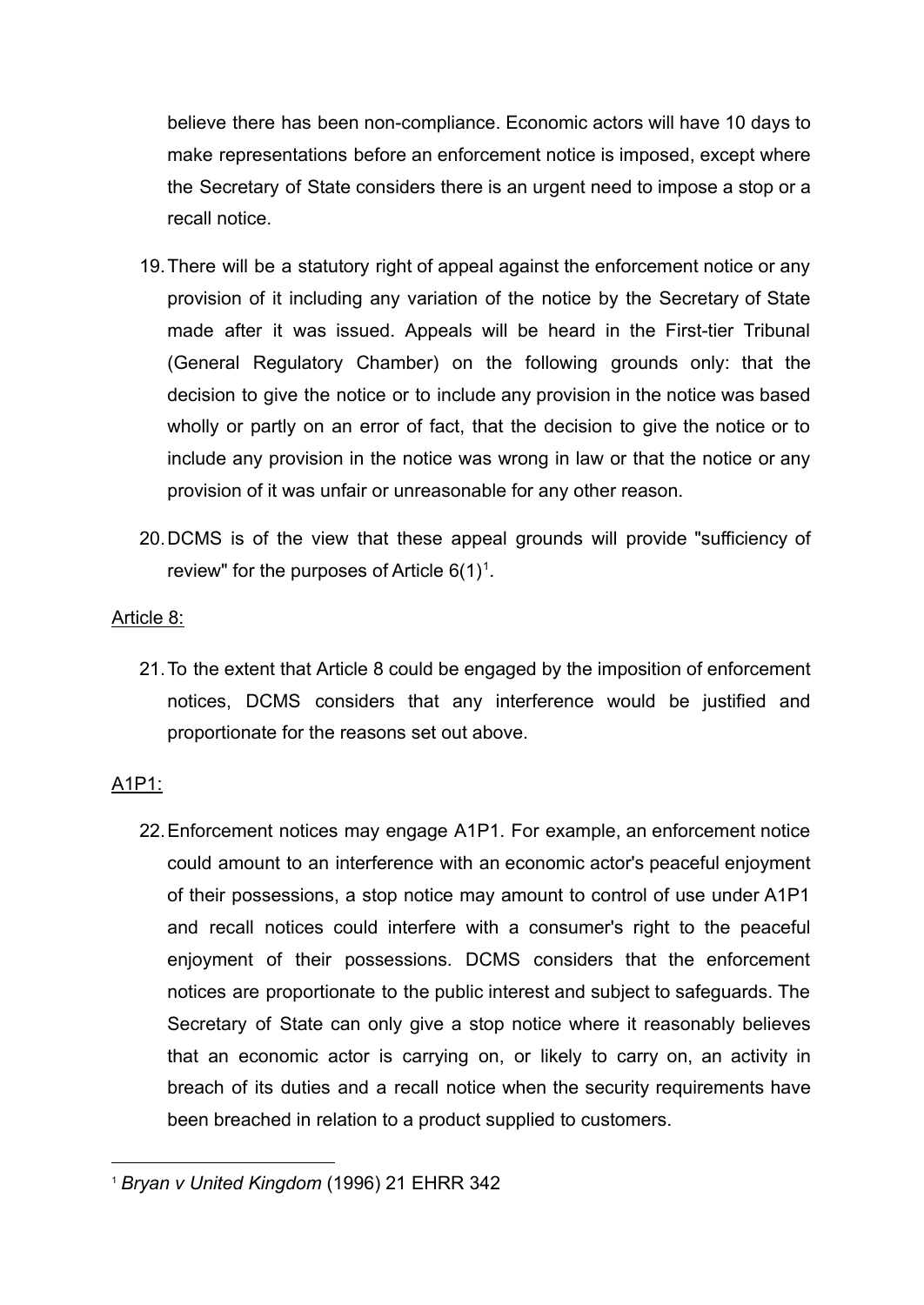23.Appropriate compensation is also available where an economic actor has wrongly suffered loss or damage as a result of an incorrect decision by the Secretary of State to impose stop or recall notices. A compensation claim must be made to the Secretary of State, and a decision on such a claim must be made within 45 days of the Secretary of State receiving it. A decision not to award compensation, or a decision to award a certain amount of compensation, may be appealed to the First-tier Tribunal if felt unsatisfactory by the economic actor. A failure to make a decision, or to notify of such a decision, within the 45-day period mentioned above may be subject to challenge by way of judicial review for a breach of statutory duty.

## **Forfeiture**

24.The Secretary of State may apply to the Courts for an order for forfeiture of products where they have reasonable grounds to believe that the security requirements have not been complied with, as set out in the Bill under Clause 42(2). If the powers under this clause are exercised, they may engage Article 6, Article 8 and A1P1. DCMS considers that the clause is compatible with the provisions of the ECHR.

#### Article 6:

25.The Court can only grant an application for an order for forfeiture where they are satisfied on the balance of probabilities that the products are or will be made available to customers in the UK, that one or more of the security requirements have not been complied with in relation to a product, that it is unlikely that the relevant security requirement(s) will be complied with and it is proportionate to make a forfeiture order. The Bill further provides that the Court cannot order forfeiture unless the Secretary of State has given notice of the application and date and location of the proceedings for forfeiture to every identifiable person with an interest in the products (unless it was not reasonable to do so). Any person with an interest in the forfeited products is also entitled to appear in proceedings, even in cases where notice was not given to them by the Secretary of State.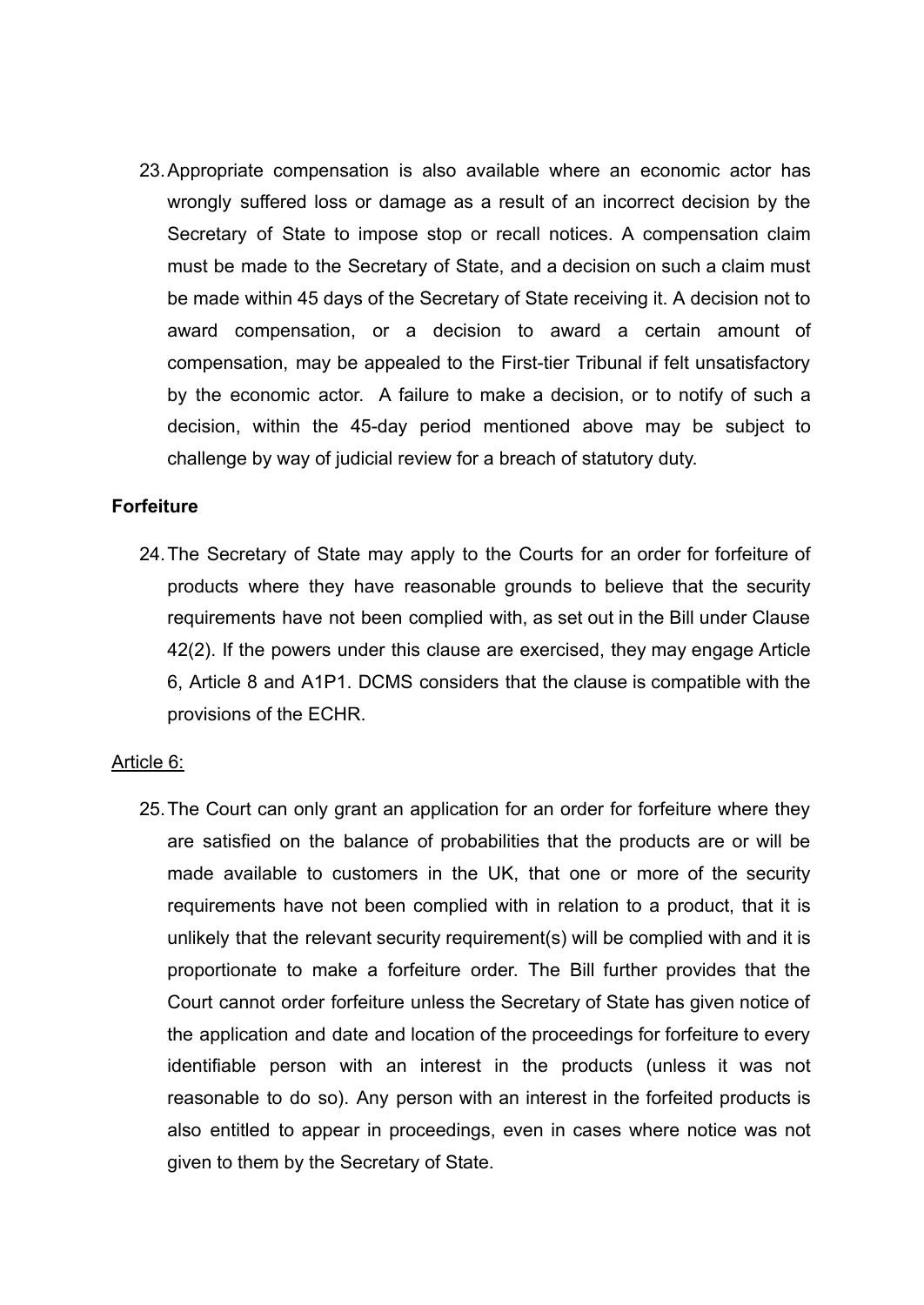26.Applications for forfeiture orders will be considered within the Magistrates Court (in England and Wales), the Sheriff Court in Scotland and a court of summary jurisdiction in Northern Ireland, which is compatible with Article 6(1).

## Article 8:

27.To the extent that Article 8 could be engaged by these provisions, DCMS considers that any interference would be justified and proportionate for the reasons set out above.

## A1P1

28.Forfeiture is generally regarded as control of use of possessions under A1P1.*<sup>2</sup>* The provisions relating to forfeiture are proportionate for the reasons set out above and compatible with A1P1.

## **Variable monetary penalties**

29.The Secretary of State will have the power to issue variable monetary penalties to economic actors where satisfied on the balance of probabilities that an economic actor has failed to comply with their duties under the Bill (Clause 36(1)).

- 30.DCMS considers that variable monetary penalties engage the civil limb of Article 6 and are compatible with the ECHR.
- 31.The power to issue variable monetary penalties is considered necessary for the Secretary of State to adequately take action where there has been serious or repeated non-compliance. It is envisaged that variable monetary penalties would likely be used after enforcement notices have been imposed and failed to achieve compliance. The penalties are subject to the following safeguards:
	- a. The Secretary of State must notify a person of the intention to impose a penalty notice and allow them to make representations about the giving

<sup>2</sup> *AGOSI v. the United Kingdom,* 1986] Series A no. 108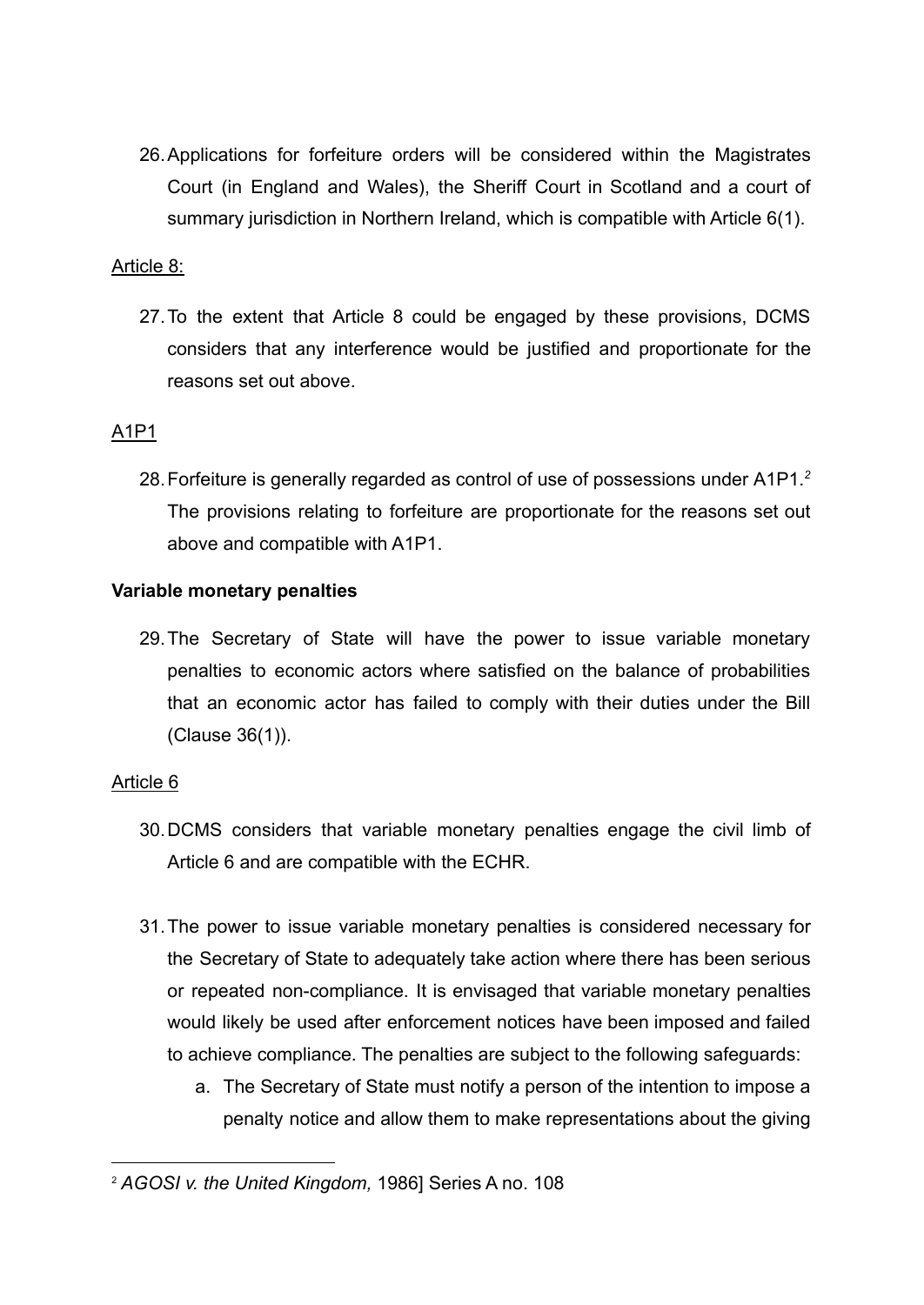of the notice. A penalty notice may not be imposed for a period of 28 days following the notification of the intention to impose the notice.

- b. The Secretary of State may not require the penalty to be paid less than 28 days after the penalty notice is given.
- c. Economic actors will have a statutory right of appeal.
- d. A penalty notice must be provided to the relevant economic actor and contain the following: reasons for giving the penalty notice, the amount of the penalty, how payment is to be made, the period within which the payment must be made, how the person may appeal and the consequences of failing to pay the penalty.
- 32.As with the enforcement notices, economic actors will have a statutory right to appeal against the imposition of the penalty, the amount of the penalty or the period in which the penalty or any part of it is required to be paid. Any subsequent variation of a penalty notice by the Secretary of State may also be appealed against. Appeals will be heard in the First-tier Tribunal on similar grounds to appeals in relation to enforcement notices: that the decision appealed against was based wholly or partly on an error of fact, was wrong in law or was unfair or unreasonable for another reason. DCMS considers that these grounds will provide sufficiency of review for the purpose of Article 6.

# **Criminal offences**

- 33.Chapter 3 of Part 1 of the Bill contains the following criminal offences which engage the criminal limb of Article 6:
	- a. The offence of failing to comply with an enforcement notice: A person guilty of this offence will be liable on summary conviction to a fine not exceeding level five on the standard scale (unlimited fine in England and Wales and up to £5,000 in Scotland and Northern Ireland).
	- b. The offence of obstruction (from paragraph 36 of Schedule 5 to the CRA): A person who is guilty of this offence is liable on summary conviction to a fine not exceeding level 3 on the standard scale.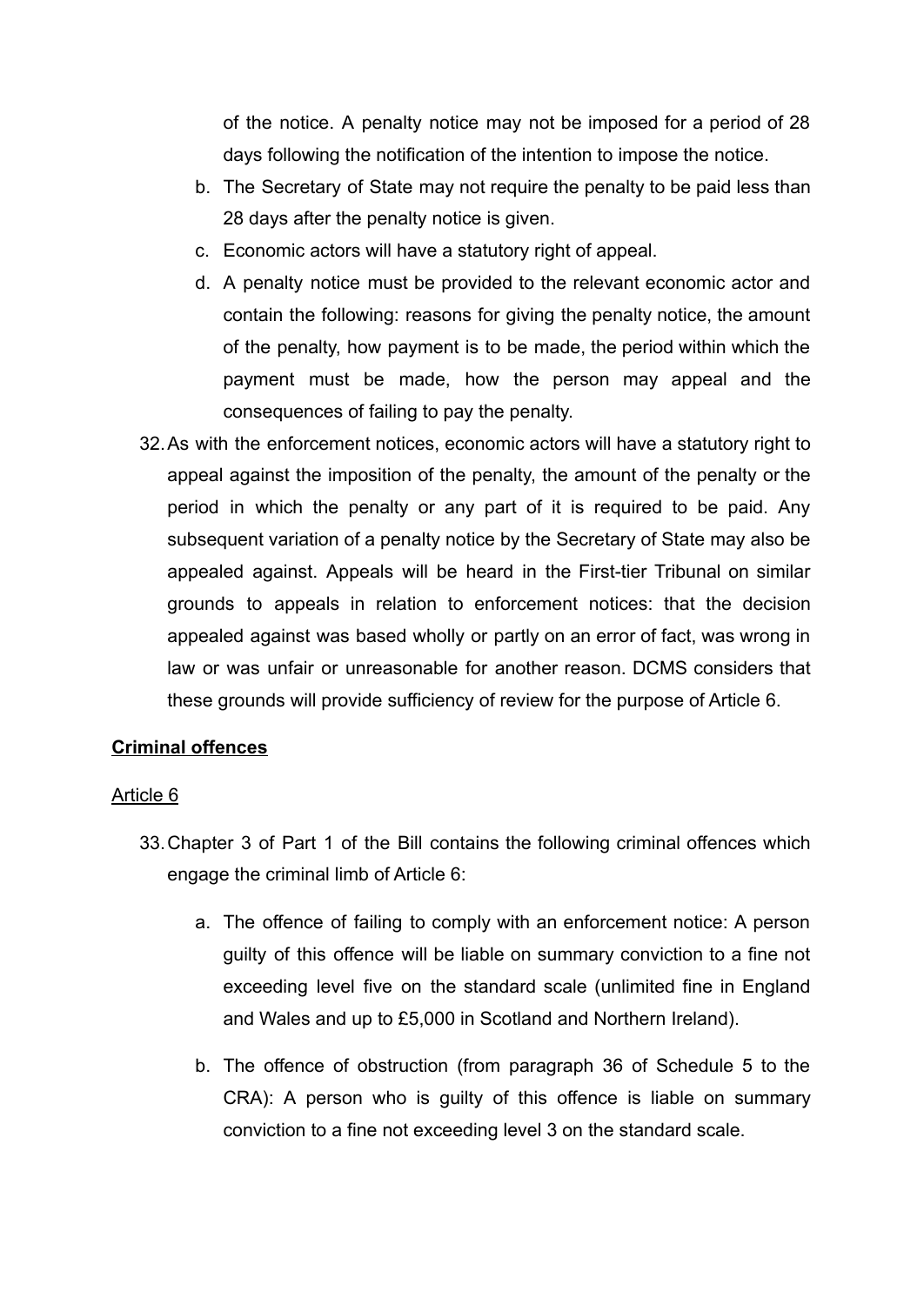- c. Purporting to act as an officer of an enforcer (from paragraph 37 of Schedule 5 to the CRA). Also included within the Bill is an offence of purporting to act as authorised to exercise enforcement functions to ensure coverage of other enforcement functions not in Schedule 5 to the CRA. A person guilty of these offences will be liable on summary conviction to a fine not exceeding level five on the standard scale (unlimited fine in England and Wales and up to £5,000 in Scotland and Northern Ireland).
- 34.The provisions are compliant with Article 6 in respect of the above criminal offences because all will be summary offences tried in the Magistrates' Court (in England and Wales), the Sheriff Court in Scotland and a court of summary jurisdiction in Northern Ireland. These courts are "independent and impartial tribunals established by law" in-line with the essential principle in Article 6(1). The presumption of innocence is established within the UK criminal justice system in line with the requirement in Article 6(2) and proceedings within these courts will provide the minimum rights of the fair trial specified in Article 6(3).
- 35.The Secretary of State in England, Wales and Northern Ireland, and the Lord Advocate, or The Crown Office and Procurator Fiscal Service on behalf of the Lord Advocate, in Scotland, will be able to bring proceedings for criminal offences to allow them to enforce the Bill effectively and tackle non-compliance, with criminal offences being an additional deterrent to civil sanctions. The offence of failing to comply with an enforcement notice is similar to that contained in existing domestic product safety legislation and is subject to the defence of due diligence - taking all reasonable steps to comply with the notice. The Secretary of State also has the option to issue variable monetary penalties for the breach of a duty that led to the imposition of an enforcement notice prior to bringing proceedings for the offence of not complying with an enforcement notice. The offence of purporting to act as an officer of an enforcer (applicable for the purpose of enforcing Part 1 of the Bill) is set out in Schedule 5 to the CRA and the additional provision in the Bill of the offence of purporting to act as authorised to exercise enforcement functions to ensure the enforcement functions in the Bill are captured aligns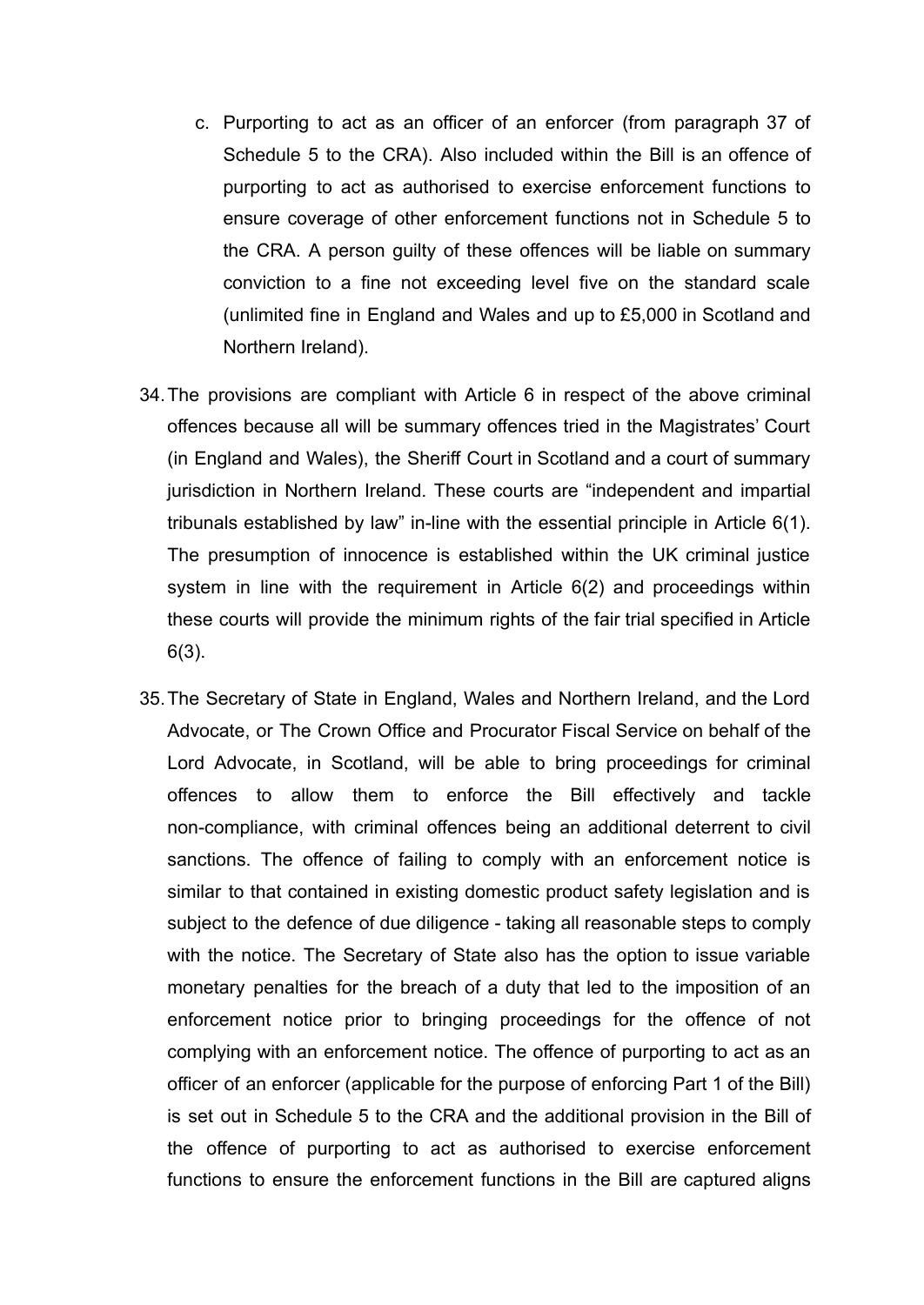with Schedule 5. With respect to the offence of obstruction, paragraph 36 of Schedule 5 to the CRA applies and contains a safeguard to ensure that a person charged with the offence will not incriminate themselves, which is considered to be an essential feature of Article 6.

## **Part 2: Telecommunications Infrastructure**

## **Renewal of expired agreements**

36.Clause 61 inserts new provisions into the Landlord and Tenant Act 1954 Act for the Tribunal to impose terms in relation to leases currently protected under the 1954 Act (if the parties are unable to agree terms).

## A1P1

- 37.Clause 61 engages A1P1 ECHR as it relates to the landlord's property rights. The changes effected by the Bill are likely to impact the rents received by landlords on the renewal of an agreement. Statutory limitations on rent are capable of interfering with a landlord's A1P1 rights and can amount to control of use<sup>3</sup>. Any interference is subject to conditions provided for by law, serves the public interest, passes the fair balance test and is compliant with A1P1.
- 38.The Bill's renewal measures serve a legitimate public interest. The proposed new provisions are required in order to bring consistency and certainty to the renewals procedure by bringing the procedure and terms for Code agreements - where the primary purpose is to grant Code rights that are renewed pursuant to the 1954 Act - closer to those applicable to new agreements entered into under Part 4 of the Code and to agreements renewed under Part 5.
- 39.Subsisting agreements protected by the 1954 Act are still "Code agreements" in the sense that they confer Code rights. Therefore it is appropriate that there is as much consistency as possible between the terms and procedures that apply on renewal.

<sup>3</sup> *Lindheim and others v Norway 13221/08* paragraphs 75 to 78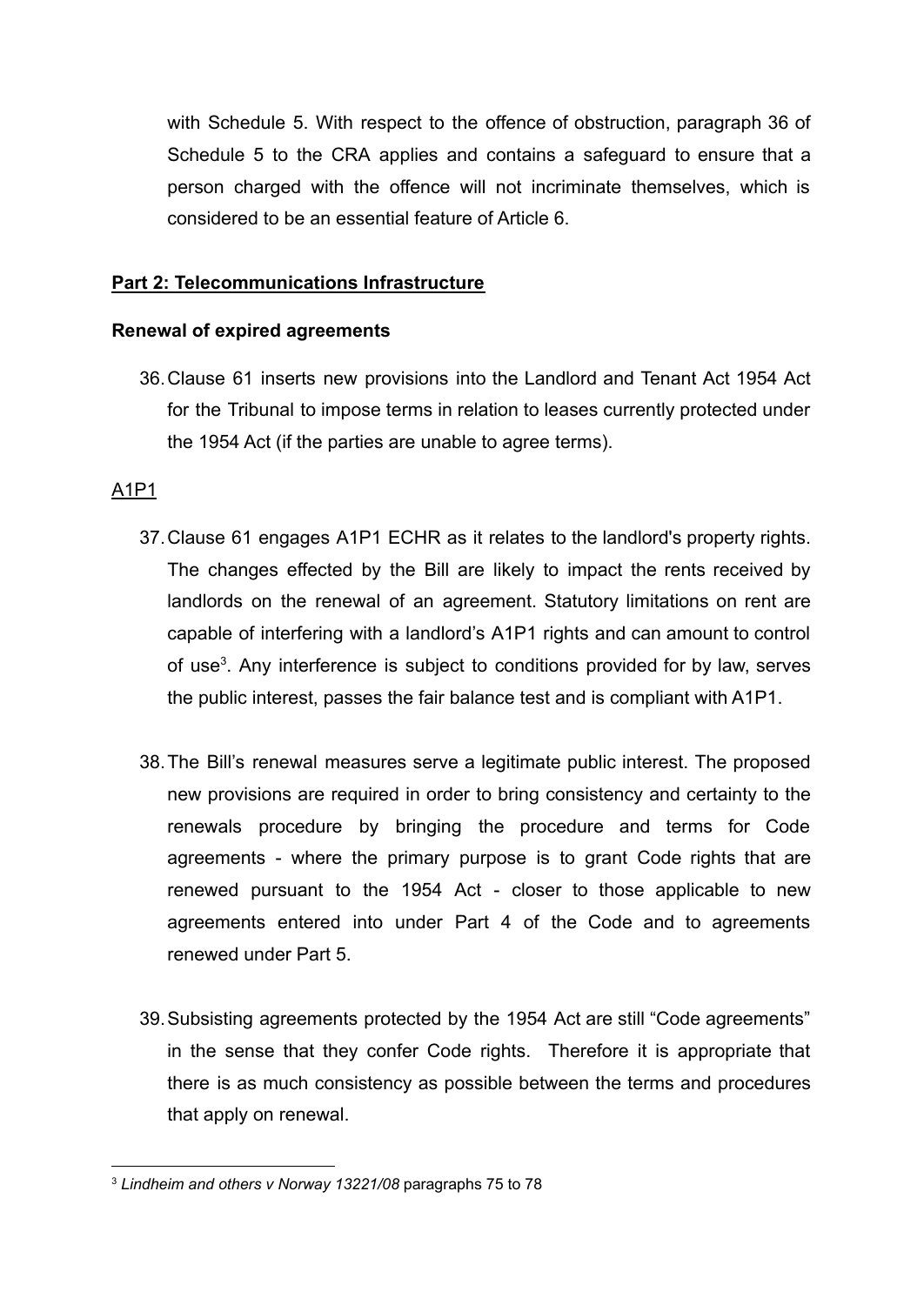- 40.Any potential interference with A1P1 would further a legitimate aim, namely improving digital connectivity across the whole of the UK, in response to a pressing social need and maintaining the economic wellbeing of the country. As a result of the coronavirus pandemic, more people are working or studying remotely, meaning that access to high quality broadband and/or mobile signal is increasingly important.
- 41.A large proportion of litigation commenced since the 2017 reforms took effect has been concerned with the issue of renewals and whether agreements protected by the 1954 Act can be renewed under that legislation or under Part 5 of the Code. This has become a key issue due to the different tests at section 34 of the 1954 Act and paragraph 24 of the Code.
- 42.While DCMS agree that the 1954 Act should continue to apply to the circumstances in which the parties can seek to renew or terminate leases protected by that Act, DCMS believes that the remuneration for Code rights should be based on the statutory valuation framework contained in the Code to ensure as much consistency as possible.
- 43.Determinations affecting site providers and operators are set by clear provisions in the Bill. In accordance with the law, foreseeability and proportionality are necessarily subject to adjudication of the Court.
- 44.The same provisions could arguably be said to have retrospective effect, due to their impact on the renewal of concluded leases. There is no absolute prohibition on interference with existing leases with retrospective effect, and any interference with landlords' rights to renew at market rent and on substantially similar terms can be justified as serving a legitimate public interest and striking a fair balance between the public interest and landlords' A1P1 rights. Nonetheless, a "special justification" is required for such interference<sup>4</sup> .

<sup>4</sup> *Bäck v Finland, 37598/97, paragraph 68*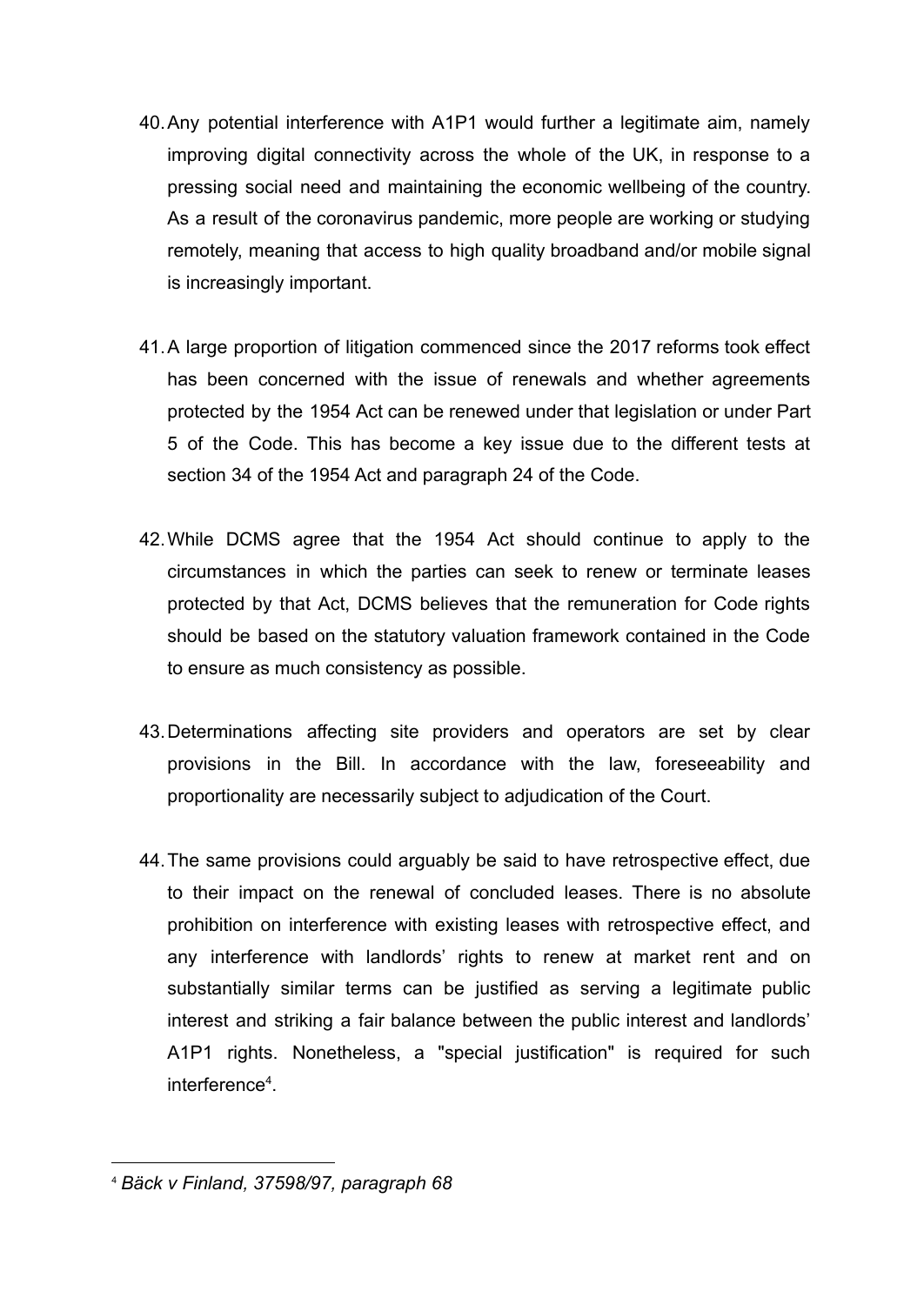- 45.This "special justification" lies in the need for as much consistency as possible, as outlined above.
- 46.Furthermore, the proposed change only has limited retrospective effect: it is not applied to the amount of rent received for the remainder of the term of the agreement; it is only applied when the existing agreement is renewed. On renewal of an agreement, it would be reasonably contemplated by the parties that the market may have changed since the date on which the agreement was entered into. Therefore there was a probability that the amount of rent on renewal would be lower, if the market had deteriorated and the calculation at paragraph 24 of the Code is of the market rent for such agreements applying the "no network" disregard contained in that paragraph and the amendment to section 34 of the 1954 Act is merely clarifying the position in such circumstances.
- 47.To the extent that any provisions arguably have retrospective effect, this is justified by the need for as much consistency as possible. These provisions are subject to conditions provided for by law, serve the public interest, pass the fair balance test and are compliant with A1P1.

- 48. It could be argued that the renewals provisions engage the civil limb of Article 6. Any alleged interference would relate to the fact that the changes will transfer jurisdiction for considering such disputes from the County Court to the Tribunal. The effect is to create a single regime for dispute resolution and although it will change the forum within which disputes will be heard, it will not undermine the right to a fair trial. Instead, DCMS considers that the changes will benefit those parties to a dispute.
- 49.DCMS considers this regime complies with the essential principle in Article 6(1): the Tribunal is independent and impartial and established by law. Whilst the right to apply to the County Court under the 1954 Act will no longer be available, the parties can apply to the Tribunal. DCMS has discussed this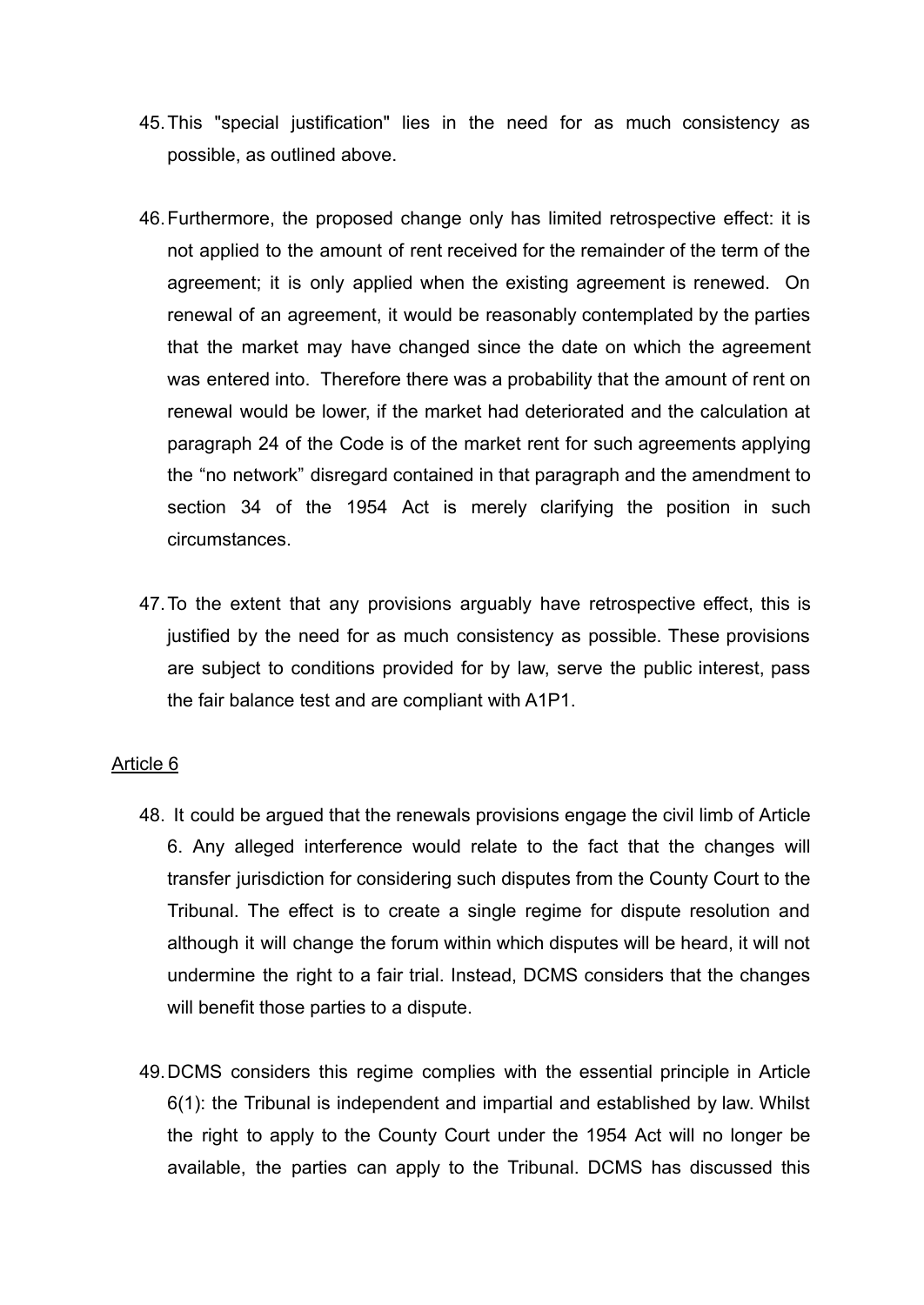matter with the Deputy President of the Upper Tribunal (Lands Chamber) and is confident that this measure will facilitate access to and the administration of justice by reducing delay and expense for both parties. Parties are also expected to benefit from more specific expertise within the Tribunal. There is also a right to appeal against the Tribunal's decision to the Upper Tribunal (Lands Chamber).

## **Unresponsive occupiers**

50.Clause 66 of the Bill proposes that where an operator has repeatedly attempted to contact an occupier or another person with an interest in the relevant land ("the occupier/ landowner") to seek Code rights in order to install telecommunications infrastructure to provide an electronic communications service<sup>5</sup> and the landowner has not responded, the operator will be able to apply to the Tribunal for rights under the Code. The rights will be those which had been sought originally by the operator from the occupier/ landowner.

# *A1P1*

- 51.DCMS considers that this provision engages A1P1 as it relates to the control of use of land. In particular, the occupier/ landowner's property will be capable of being entered into by an operator bringing communications infrastructure into it.
- 52.As such, any interference with A1P1 will principally be in relation to the landowners and their property as an operator will be able to enter onto the relevant land and exercise the Code rights sought, pursuant to an agreement the terms of which will be specified in regulations. Those regulations must cover key areas, which are listed in paragraph 27ZE(5) of the Bill.
- 53.Any potential interference with A1P1 is justified as the access to the land will allow operators to provide electronic communications services. This access is only available in the event that the occupier/landowner has persistently failed to respond to the operator's request for Code rights. Such access - along with

<sup>5</sup> Defined in section 32(2) of the Communications Act 2003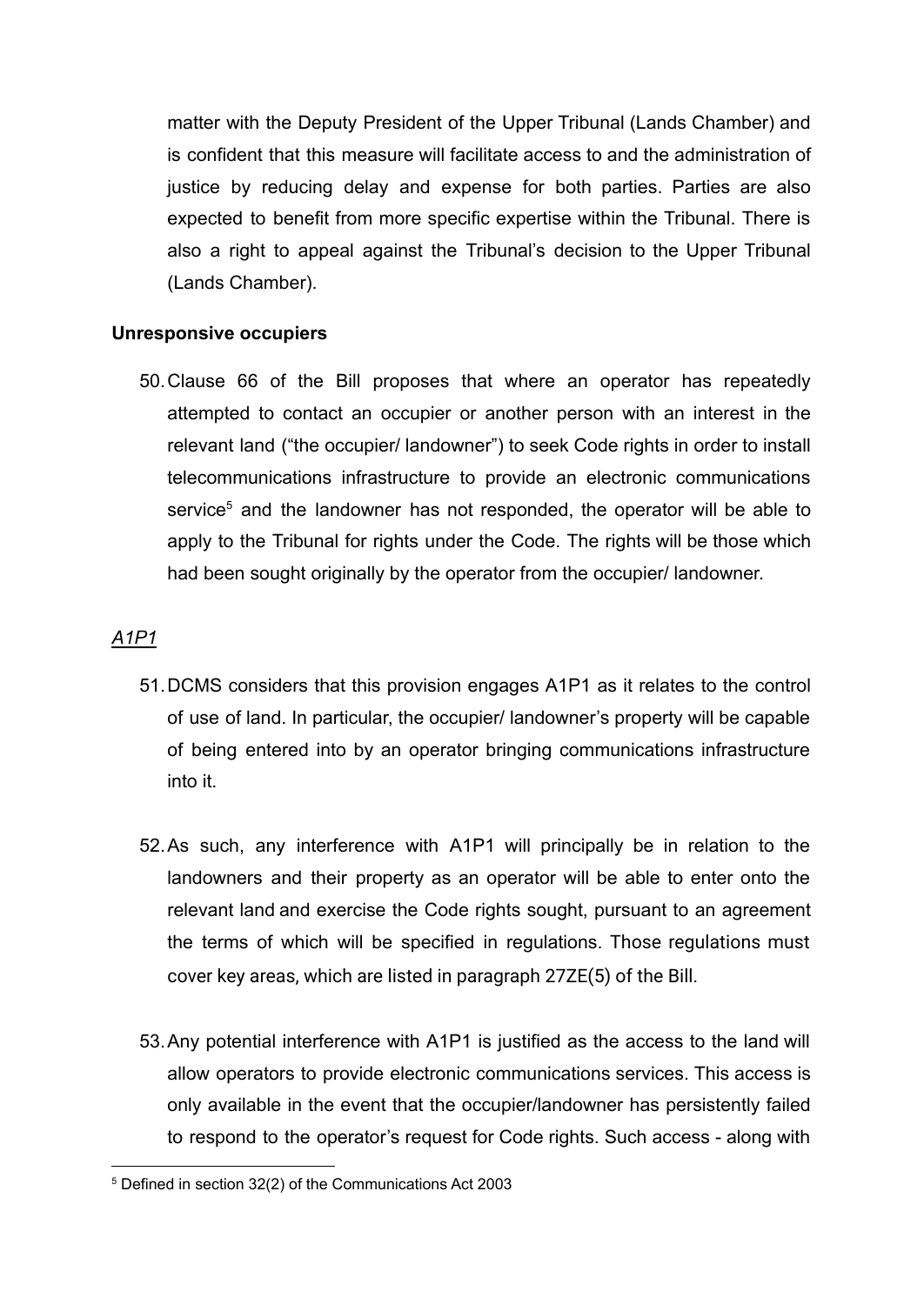any other rights conferred on an operator pursuant to an agreement imposed under Part 4ZA - will last for a period of no more than six years (with the actual period to be specified by the Secretary of State in Regulations)

- 54.The powers conferred on the Secretary of State to modify the definition of relevant land, through regulations, to which Part 4ZA will apply, ensure flexibility for the future. DCMS considers it important to enable further provision to be made, should the need arise, based on practical experience as the new Part 4ZA process is implemented. It allows DCMS to assess Part 4ZA's impact to guard against unforeseen consequences.
- 55.Part 4ZA of the Code contains various safeguards for the occupier/ landowners and places the evidential burdens on the operators:
	- a. the operator will have to demonstrate that access to the relevant land is required to provide electronic communication services to the relevant property;
	- b. operators can only obtain Code rights in respect of relevant land, which excludes land covered by building or used as a garden, park or other recreational area (although the Secretary of State can modify the definition through regulations);
	- c. the agreement by which Code rights are granted must prohibit an operator from installing apparatus on the relevant land. It may only be installed over or under the relevant land. This is designed to reduce the burden on occupier/ landowners as much as possible.
	- d. the operator will have had to make three unsuccessful attempts to contact the occupier/ landowners requesting Code Rights. In total, the occupier/ landowner will have at least 56 days to respond to the operator before they are able to apply to the Tribunal, which DCMS considers is sufficient time for an occupier/ landowner to issue some response to the operator. Any response received by the operator (within the 56 days) will remove the landowners from the scope of this mechanism;
	- e. If an application has been lodged before the Tribunal, the occupier/ landowner would have additional time up until the day before the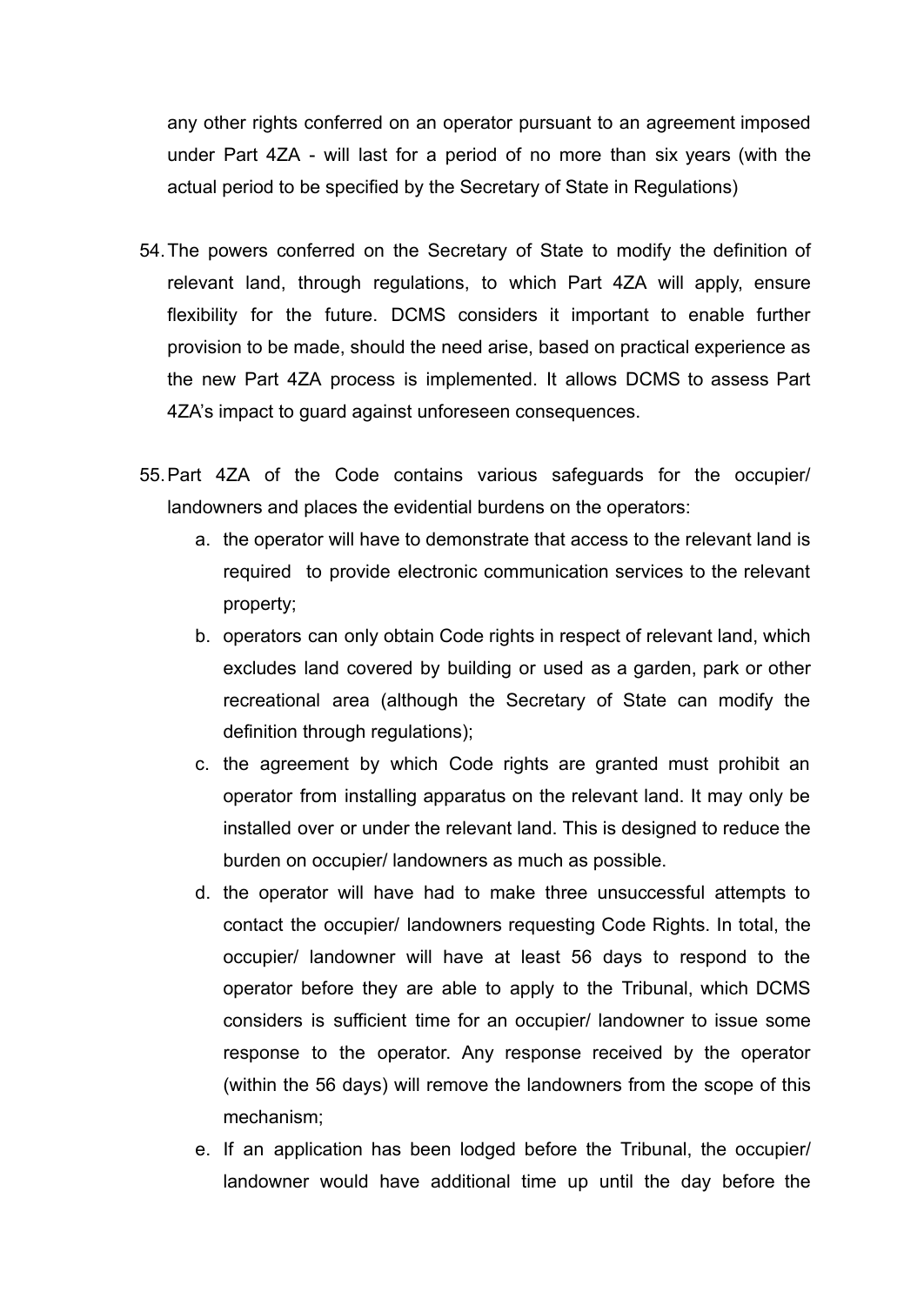determination to object and be removed from the scope of the mechanism.

- 56.The Tribunal will consider the evidence and if satisfied that the requirements have been met, may make a Part 4ZA order on paper. The terms on which these Part 4ZA Code rights will be exercised will be set out in regulations, which will contain key safeguards. For example, the terms must cover provisions: restricting the operator's right to enter the relevant land to specified times except in cases of emergency; requiring the operator to give notice before entering and to provide details of the work to be carried out; relating to insurance cover and indemnification relating to the maintenance or upgrading by the operator of the apparatus installed. The terms specified in those regulations can also cover other subject areas but that sub-paragraph reflects that DCMS has seriously and carefully considered the balance between the operators and occupier/ landowners. The regulations will be subject to the more intensive form of Parliamentary scrutiny provided for by the affirmative procedure.
- 57. The test which the Tribunal will be applying is straightforward as set out in the Bill<sup>6</sup>. It is hoped that this will be a speedier process than the present Code adjudication.
- 58.The rights available to an operator will last for no longer than 6 years. If the occupier/ landlord remains unresponsive or the parties have failed to reach an agreement after this period, the operator would not be entitled to make a repeat application under an unresponsive occupier route and would need to obtain full rights via the Upper Tribunal.
- 59. If the occupier/ landowner engages with the operator at any point in the process leading up to - and including - the application to the Tribunal for a Part 4ZA order, this will have the effect of (a) stopping the clock altogether,

 $6$  See Clause 66, paragraph 27ZE(1) as inserted by the Bill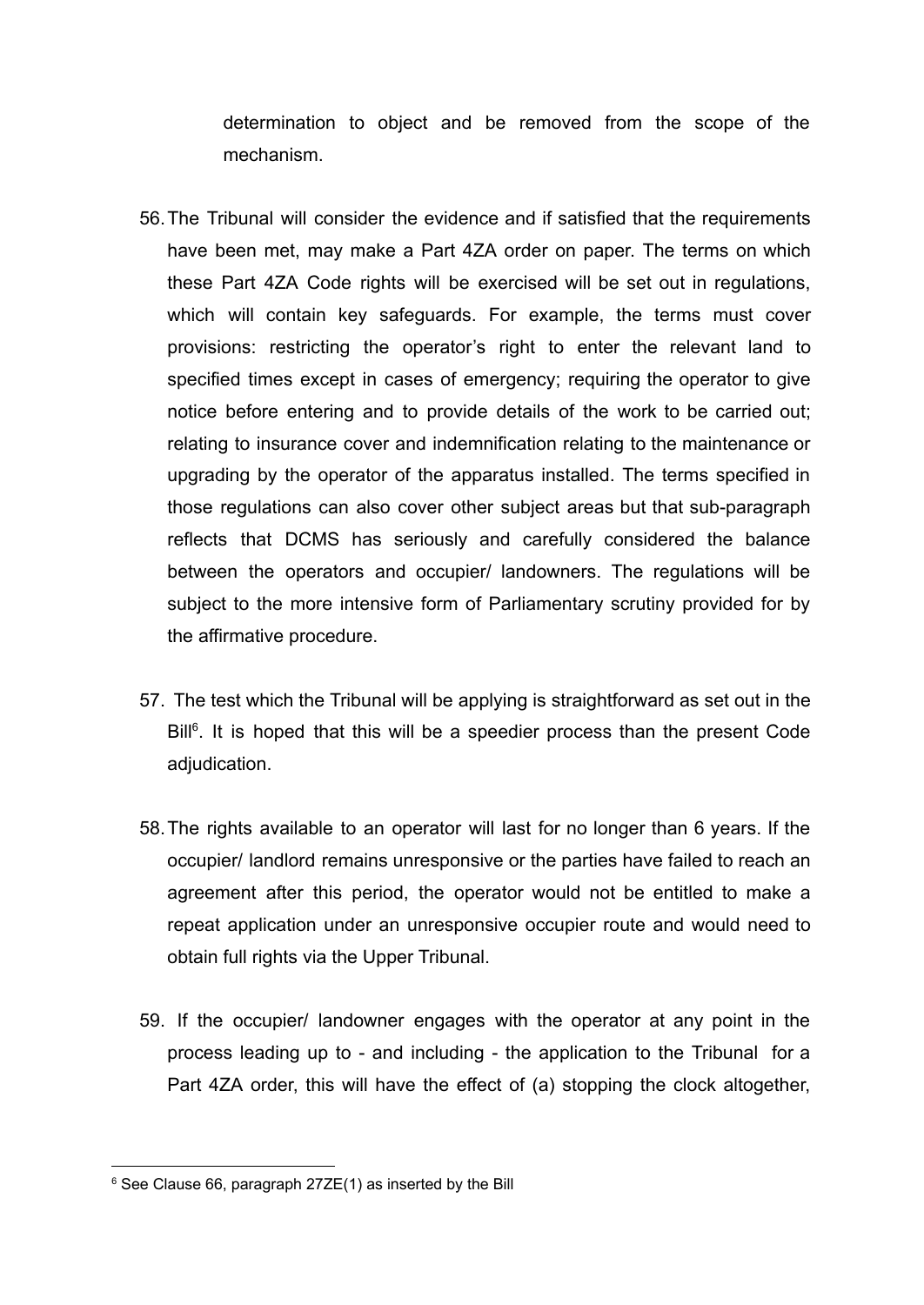and (b) taking the matter completely out of the Part 4ZA process.

- 60. This part of the Bill is intended to incentivise occupiers/ landowners and operators to reach agreements to confer Code rights voluntarily. Placing such a low burden on the occupier/ landowner to extricate themselves from the scope of the policy, coupled with the requirements on operators to demonstrate the application meets the criteria and is therefore in scope, creates a balanced and proportionate approach.
- 61.As set out above, any interference with A1P1 is justified as the proposal allows operators to pursue the public interest of providing an electronic communication service and the Bill contains extensive safeguards outlined above.

### Article 6:

- 62.It could be argued that these provisions engage Article 6. The provisions relating to unresponsive occupiers inserted by clause 66 will enable the Tribunal to give an operator the right to enter land to undertake certain work over and under the land, where the occupier/ landowner has not responded to the notices from the operator and has not been represented before the Tribunal. In order to make a successful application to the Tribunal, the operator must meet the criteria for making an application, and the criteria is provided under paragraph 27ZB - 27ZD of the Bill. These provisions set out various safeguards for the occupier/landowner and places evidentiary burden on the operator (as outlined above in paragraphs 55 and 56).
- 63.DCMS understands that in the event an application is made to the Tribunal, the Tribunal would serve notice of such proceedings on the occupier/ landowner. If the occupier/ landowner provides a response to that notice that would be the end of the process under Part 4ZA.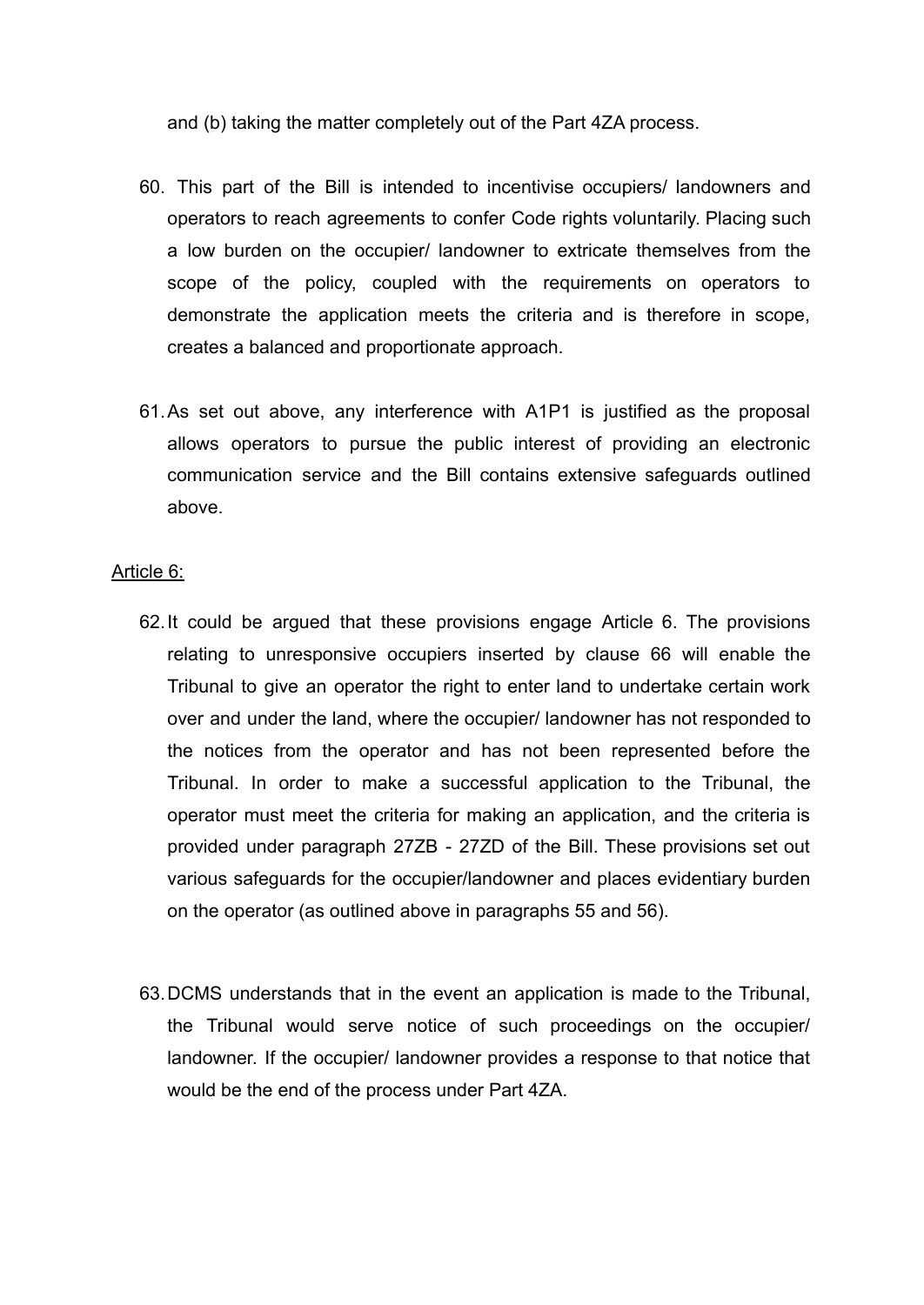64.The occupier/ landowner will also have a right to appeal as per the Tribunal procedure rules. The occupier/ landowner can also seek compensation, where the Tribunal can order the operator to pay compensation to the occupier/ landowner for any loss or damage sustained by the occupier/ landowner as a result of a Part 4ZA Code right.

### Article 8:

- 65.DCMS considers that Article 8 is most likely not engaged by this Part of the Bill, but the analysis below is included for completeness.
- 66.Part 4ZA relates to 'relevant land'. It is arguable that Article 8 would be engaged if the vacant land could be interpreted within the concept of 'home' and could be linked to the right to respect for his home. For example, in respect of farmland, a farmer's freehold might include both "pure" farmland (i.e. land not covered by buildings but used for farming activities such as grazing cattle) and his home. It is possible therefore that land to which the operator is attempting to seek access) may be interpreted as an extension of a home. In this scenario it is arguable that Article 8 is engaged.
- 67.On balance, DCMS considers that such scenarios are likely to be sparse and hence it is unlikely that Part 4ZA Code rights engage with Article 8. However in cases where there is potential engagement with Article 8, this can be justified as the interference (if any) would be in accordance with the law and necessary in the interests of the economic well-being of the country. It is critical to the effective rollout of digital infrastructure that operators are not hampered in connecting properties to their networks because of non-responsive landowners.
- 68.It is also proportionate because of the clear procedural and evidential safeguards that are contained on the face of this Part of the Bill as set out at paragraphs 55 to 56 above.

## **Upgrading and sharing**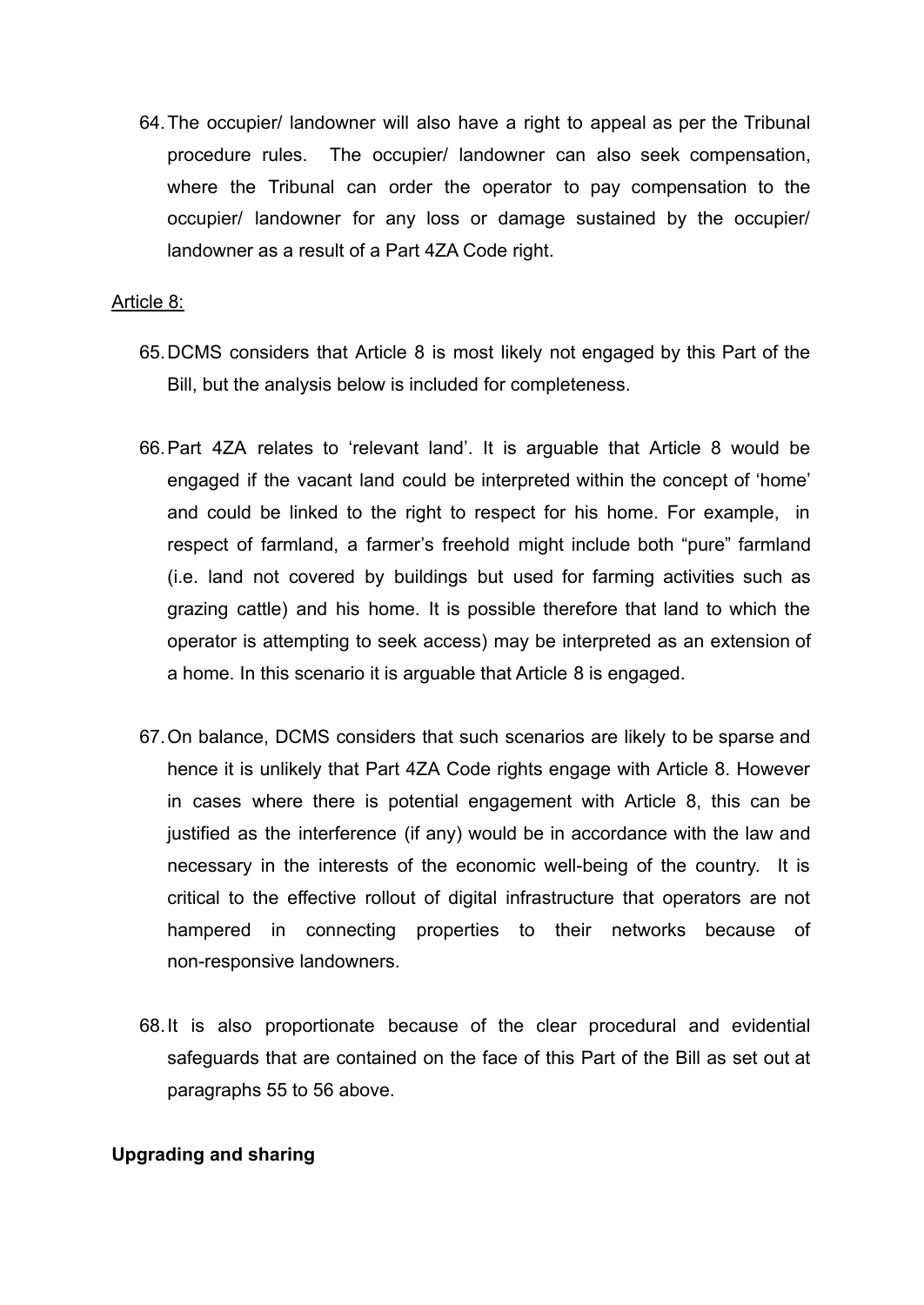69.Clauses 59 and 60 of the Bill make provision to introduce a new automatic right, for an operator to upgrade and share any apparatus installed under land, subject to conditions. This right is only exerciseable in relation to agreements entered into prior to 28 December 2017, or apparatus installed prior to 29 December 2003, $^7$  whereas the current paragraph 17 rights apply only to agreements entered into on or after 28 December 2017.<sup>8</sup>

## A1P1:

- 70.These provisions engage A1P1 as they will provide for operators to share and upgrade apparatus under private land, without needing the site provider's consent or requiring the operator to pay for the right to upgrade and share.
- 71.The automatic upgrading and sharing right is exercisable in relation to apparatus under the land where the following conditions are met:
	- a. There is no adverse impact on the land,
	- b. The upgrading or sharing imposes no burden on the other party to the agreement, which includes anything that has an adverse effect on the enjoyment of the land or causes loss, damage or expense, and
	- c. The upgrading or sharing takes place without entry onto the land, except where the operator has an existing right to enter the land.<sup>9</sup>
- 72.There has always been a clear public interest in the provision of electronic communications, and in such networks being upgraded to facilitate the deployment of better technologies. Apparatus sharing also has a wide range of benefits. Sharing means more operators providing coverage in a given area, offering consumers greater choice. It reduces the number of sites needed to achieve multi-operator coverage, which can minimise the disruption caused when cables and ducts are installed underground. It is cheaper and more efficient for operators, and has environmental benefits (for example,

 $7$  The date on which Schedule 3 to the Communications Act 2003 came fully into force. Schedule 3 made amendments to the telecommunications code in Schedule 2 to the Telecommunications Act 1984 for the purpose of translating the telecommunications code into a code applicable in the context of the new regulatory regime established by the Communications Act 2003.

<sup>&</sup>lt;sup>8</sup> The date on which Schedule 1 to the Digital Economy Act 2017 came into force (and inserted the Code into the 2003 Act).

 $9$  See clauses 59(4) and 60(3) of the Bill.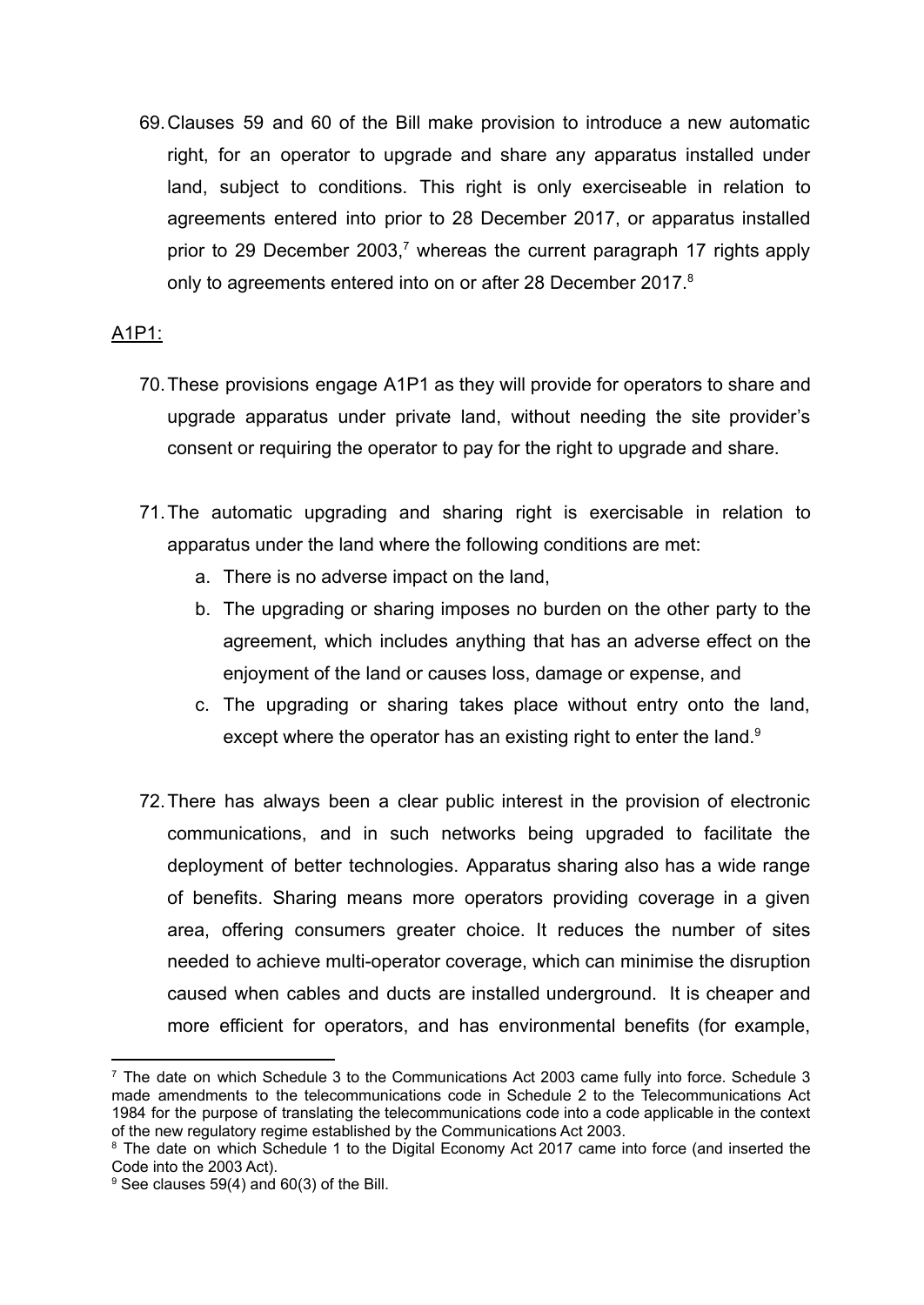fewer street works are required to lay fibre). Digital demand and the need for maximum geographical coverage has increased, which in turn increases the benefits of operators being able to upgrade and share their apparatus efficiently. This has developed further since the coronavirus pandemic, due to a greater reliance on network capability for things like working remotely.

- 73.The provision has a legitimate aim (the public interest of network connection) and the conditions imposed mean the exercise of the right can only be carried out in very specific circumstances, where the impacts are minimal (if any). The right is also subject to a notice requirement on the operator 21 days prior to the upgrading or sharing, which is a further procedural safeguard.<sup>10</sup>
- 74.The notice requirement requires operators to affix a notice to a conspicuous object on the relevant land in a secure and durable manner containing prescribed information, 21 days before the upgrading or sharing is carried out. Relevant land is the land under which the apparatus installed, where the main operator has a right to enter the land, or in any other case, any land on which works will be carried out to enable the upgrading or sharing to take place.
- 75. This is different to the usual notice procedure under the Code.<sup>11</sup> DCMS consider that engaging in the full notice procedure would be a very onerous administrative burden for operators, when the apparatus subject to the upgrading and sharing may be installed under numerous pieces of land stretching over long distances. This could have a chilling effect on the ability of operators to avail themselves of the new automatic right, and therefore the public interest in the carrying out of upgrading and sharing of telecommunications apparatus.<sup>12</sup>
- 76.DCMS' view is that as the conditions for the exercise of the right (as set out above) are so narrowly drawn, such that they will not be used in a way that

 $10$  See clauses 59(4) and 60(3) of the Bill.

<sup>&</sup>lt;sup>11</sup> Paragraph 91 of the Code requires an operator to take steps to identify the site provider to give them a notice, and if that, amongst other things, is not practicable, eventually allow the notice to be attached to a conspicuous notice on the land.

 $12$  There is precedent for a less onerous notice requirement, see paragraph 75 of the Code.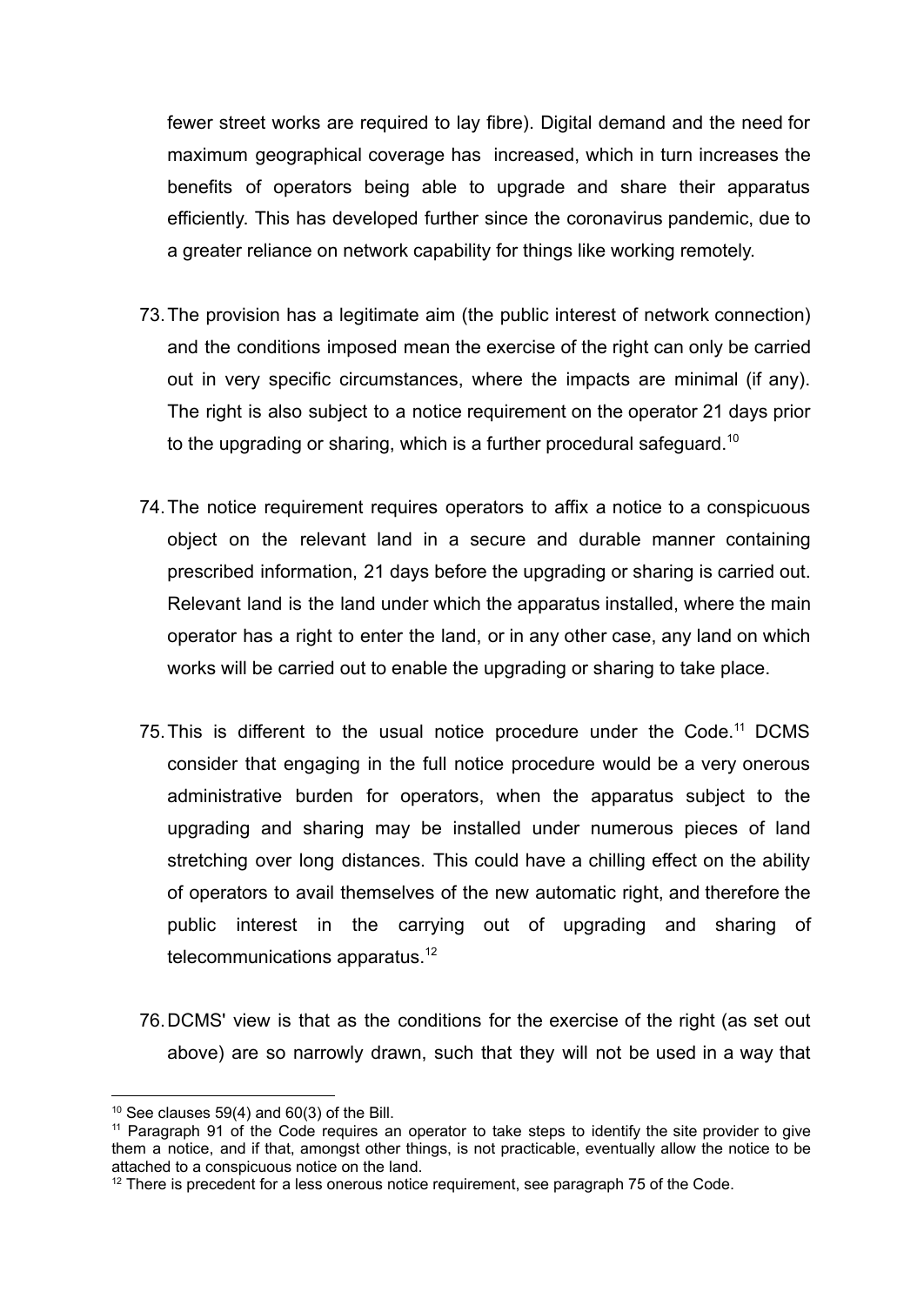affects the value of the land, and the public interest benefit is so compelling, the measure is proportionate.

- 77.DCMS acknowledges that the right may be exercisable even when the operator is unable to produce evidence of the right to keep the apparatus under the land in the first place (this will usually be the case when the apparatus has been installed for many years). In these circumstances, paragraph 37 of the Code acts as a safeguard. Paragraph 37 gives a landowner the right to to require the removal of electronic communications apparatus on, under or over the land if prescribed conditions are met, one of which is that the landowner has never been bound by a code right entitling an operator to keep the apparatus on, under or over the land (see paragraph 37(2)).
- 78.There is an argument that this provision introduces an element of retrospectivity, to the extent that it applies to apparatus installed prior to 29 December 2003 and agreements concluded prior to 28 December 2017*.* However, this is justified as the impact on the site provider relative to the public interest benefit is low. Further, it does not have "formal" retrospective effect, in the sense that it will only apply to upgrading and sharing undertaken by an operator after the provision comes into force. The measure strikes a fair balance between the public interest in upgrading and sharing networks and the protection of the individual's property rights, given the limited impact it will have on site providers. The conditions and the notice requirement provide important safeguards for the purposes of A1P1.
- 79.The provision is therefore proportionate to the aim and strikes a fair balance between the demands of the general interest of the community and the requirements of the protection of the individual's fundamental rights.
- 80.The legal consequences for the affected parties of the change are not significant given the conditions attached to exercising the right. In addition,any consideration and/or compensation a site provider would have received for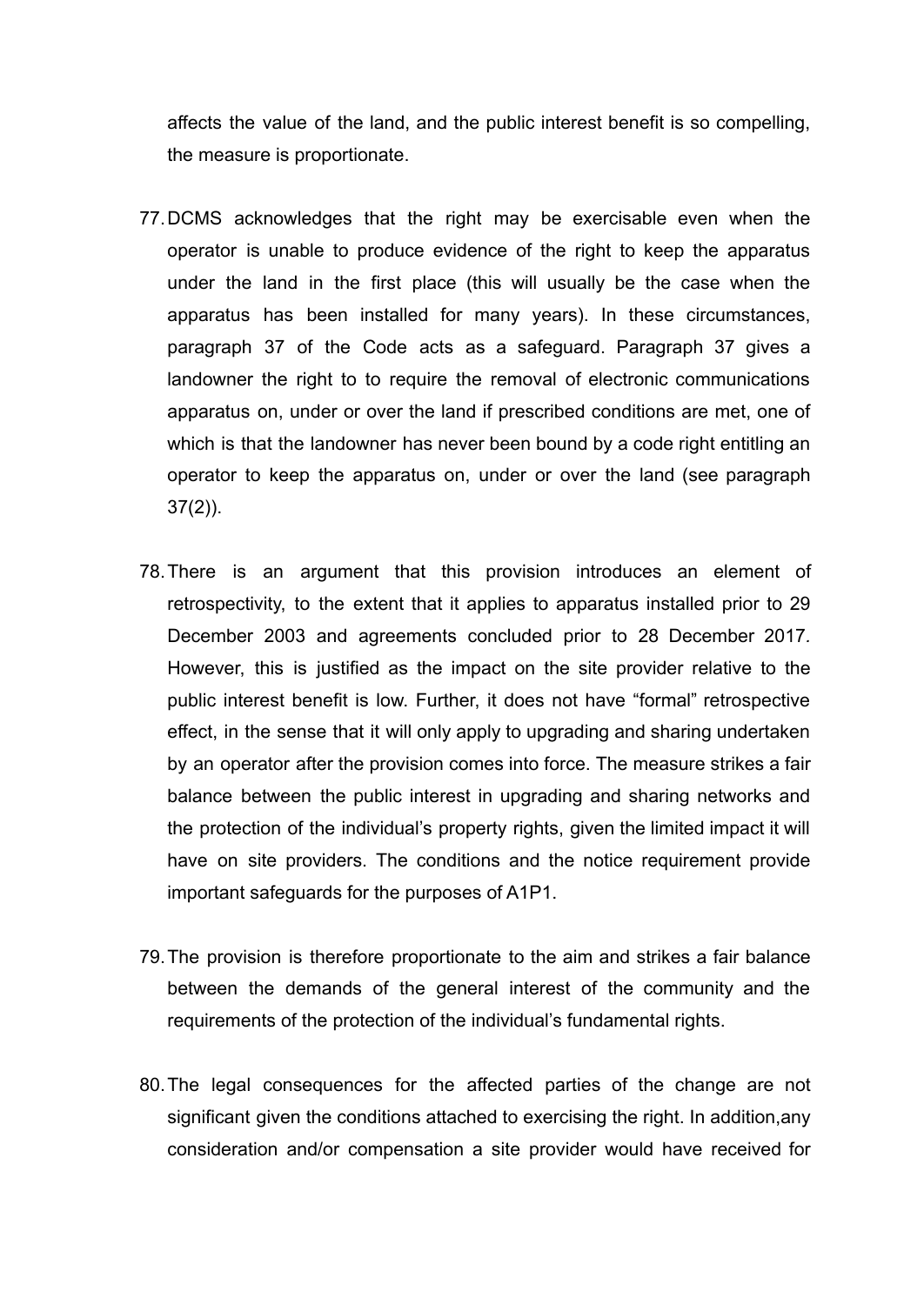upgrading and sharing prior to the introduction of the right is minimal.<sup>13</sup>

- 81.Further, there is an enhanced public interest argument to allow operators to upgrade and share apparatus installed pre-29 December 2003 as much of the Openreach network infrastructure was installed then. The measure is proportionate: in many of these situations, a site provider may be unaware that apparatus is installed under or over their property, until an attempt to upgrade or share the equipment brings it to their attention.
- 82.The notice requirement acts as a procedural safeguard for the notification of works being carried out under the land, and an opportunity for site providers to challenge the exercise of the right $14$  with the use of common law remedies if they disagree that the conditions are satisfied for the exercise of the new automatic right when a network operator undertakes the upgrading and/or sharing.
- 83.This provides a balanced notice requirement which allows site providers to protect their interests whilst not being administratively cumbersome for operators. This obviates the risk of operators not availing themselves of the new automatic right to upgrade and share, which could result in the strong public interest in the right not being realised. Our view is that, in light of the narrowly drawn conditions, a fair balance is struck between the public interest and the protection of the individual's fundamental rights*<sup>15</sup> .*
- 84.The proposals arguably affect the site provider's ability to charge for or be compensated by the courts under Part 4 of the Code for the upgrading and sharing of apparatus on land. However, the proposed conditions outlined above for the exercise of the right mean that the interference (if any) with the right is justified, in the context of the strong public interest in network

 $13$  The amount of consideration payable for laying fibre cables is often nominal or nil, and the "no-scheme basis" for compensation introduced by the Digital Economy Act 2017 means that any compensation payable to the landowner for interference with the land is calculated on the market rate of the land, without accounting for its use by telecommunications apparatus.

<sup>14</sup> AGOSI v. the United Kingdom, [1986] Series A no. 108.

<sup>15</sup> *Sporrong and Lönnroth v Sweden* [1983] 5 EHRR 35